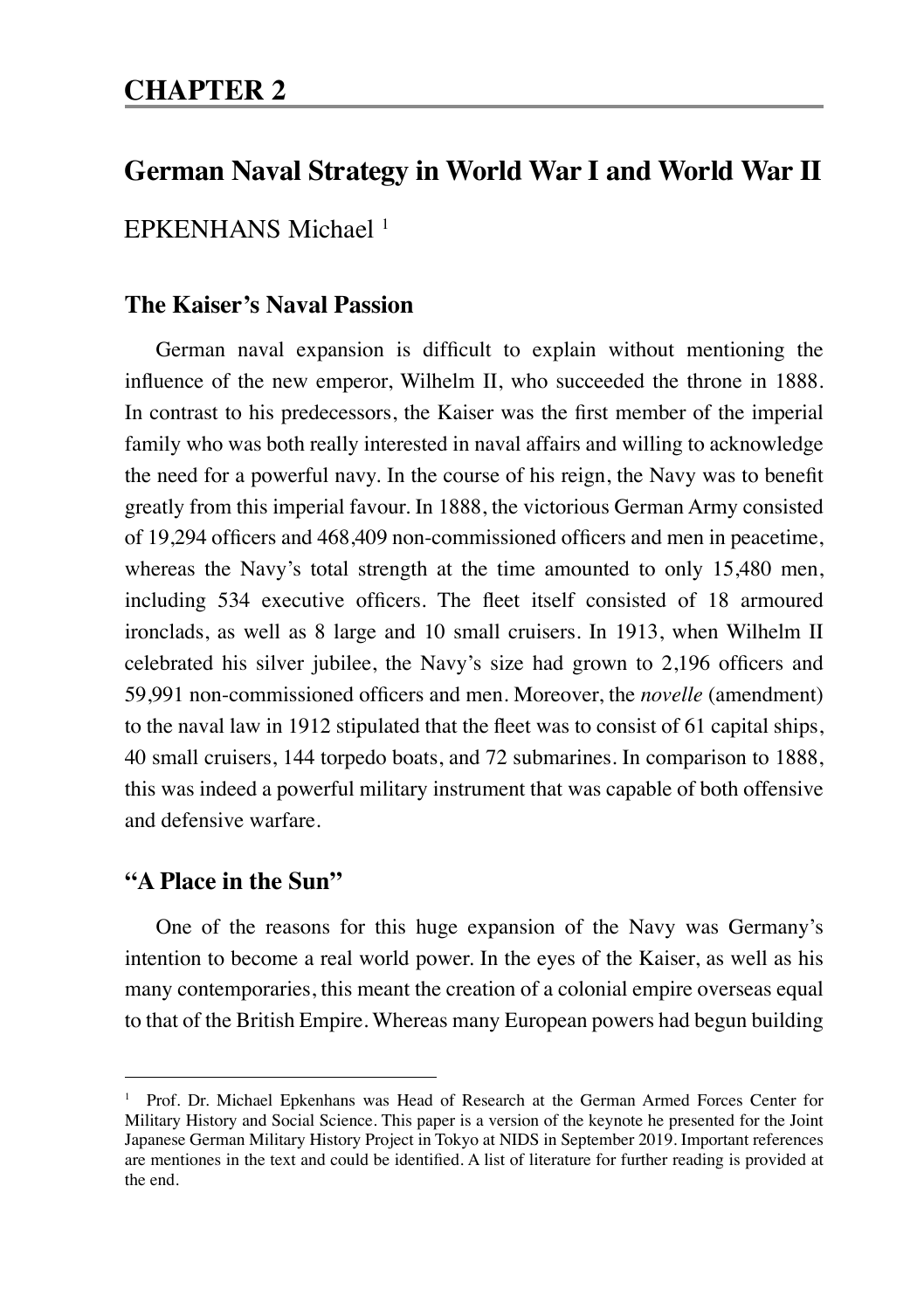their colonial empires since the  $16<sup>th</sup>$  century, Germany was a latecomer in this respect. While Bismarck eventually opened the floodgates for colonial enthusiasts by establishing colonies in Africa and the Pacific region in the mid-1880s, he had always been a very reluctant imperialist.

The new Kaiser was one of the most important protagonists of a more offensive colonial policy that aimed to turn Germany into a world power. Again and again, he gave voice to this conviction in public speeches. However, the Kaiser was not alone in his demands for a reorientation of German foreign policy. Like him, many of his contemporaries felt that Imperial Germany was a vigorous young nation that had to become more imperialist in order to preserve the nation's status among the Great Powers, as well as its future in a globalising world. Looking back to the 1920s, one of Germany's leading liberal historians, Friedrich Meinecke, described this public perception quite accurately: "Given how the world looked at that time, a nation like Germany, with its narrow and, due to its expansion, increasingly narrowing existence, was forced to come to the conclusion that the creation of a larger colonial empire was indispensable to secure its future." This conviction was further strengthened by the attempts of other powers to enlarge their spheres of influence in the Middle and Far East in the mid-1890s. In addition, the situation seemed favourable. Tensions between Germany's most important rivals – Britain and France in Africa, as well as Britain and Russia in Asia – seemed to allow Germany the almost unique position of being a *tertius gaudens* among the Great Powers. As a result of all these deliberations, it was obvious that entering into the arena of global power politics offered more advantages than remaining a continental power.

#### **Germany's Sea Interests**

However, the traditional motives of power politics and power projection into distant areas where German interests seemed at stake, as well as those of the defence of Germany's coastlines along the North or Baltic Seas, along with the Emperor's naval passion, only partly explain the build-up of the Navy from the 1870s, and moreover, its expansion from the late 1890s. Since the late 1840s, Germany had been undergoing an almost dramatic change from an agrarian to a modern industrial country. After unification, the pace of change accelerated;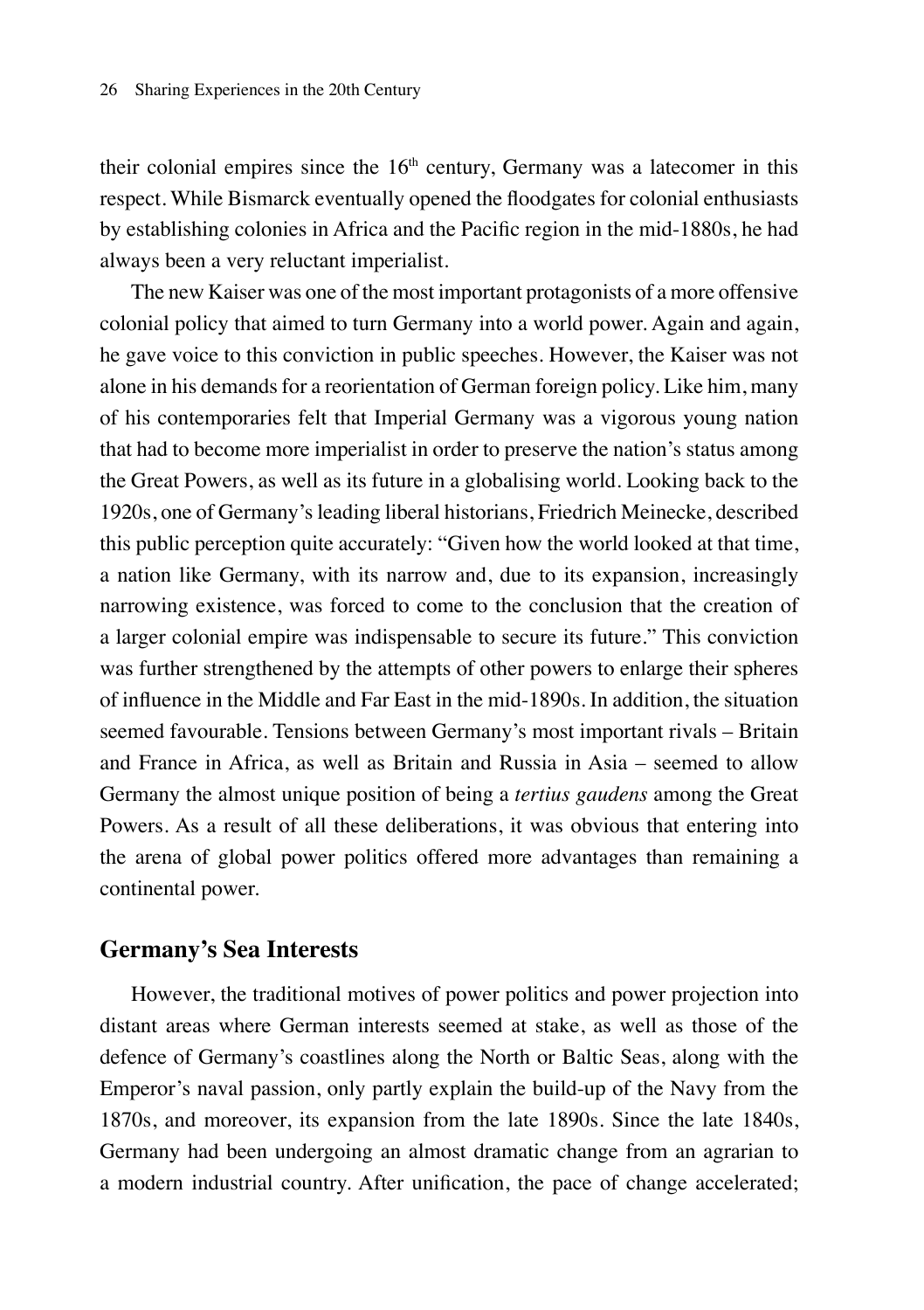new laws further freeing industry and commerce of century-old regulations on standardising measures, weights, and even time zones supported the rapid expansion of industry and commerce. German gross domestic product had risen from 9.4 million marks in 1850 and 17.6 million marks in 1875 to 33.1 million marks in 1900. In 1913, it amounted to 48.4 million marks. Similarly, the output of traditional industries like the coal and iron ore industries increased enormously. The production of iron ore, for example, had risen from 0.2 million tons in 1850 to 2.2 million tons in 1873, 5.4 million tons in 1895, and eventually, 19.3 million tons in 1913. Soon, the industrial latecomer began to catch up with, or in some cases, even overtake, the leading country of the industrial revolution, Great Britain, in old industries like the iron ore and steel industries, not to speak of the new optical, chemical, machine building, and electrical industries.

These industries needed both markets to sell their products, as well as raw materials from many regions in distant parts of the world. Shipping companies like Norddeutscher Lloyd, Hamburg-Amerikanische Packetfahrt Actiengesellschaft (Hapag), and Hamburg Südamerikanische Dampfschifffahrts-Gesellschaft (HSDG) transported these goods and materials all across the oceans of the world. After modest beginnings, and partly subsidised by the German government in the 1880s, they helped build up a considerable merchant fleet. Though most of their vessels were still built in Britain, the proportion of those built on German shipyards slowly increased. So did the number and size of Germany's shipbuilding industry, which also included thousands of bigger or smaller suppliers scattered all over the country. Lagging behind Britain in the 1870s and 1880s, this industry also made a great leap forward. Shipyards in Hamburg, Bremen, Kiel, Stettin (Szczecin), and Danzig (Gdansk) eventually acquired the necessary skills to compete with their rivals in Britain. Orders for warships, as well as packet boats, greatly supported this development, however many engineers spent years in Britain learning how to construct and build ships.

Most importantly, Germany's population had risen from 33.7 million in 1850 and 39.2 million in 1870 to 56.3 million in 1900. In 1910, Germany, with 64.9 million inhabitants, had the second-largest population in Europe.

This population needed food. Whereas Germany had been an agrarian, selfsufficient country until the mid-19th century, it had increasingly begun importing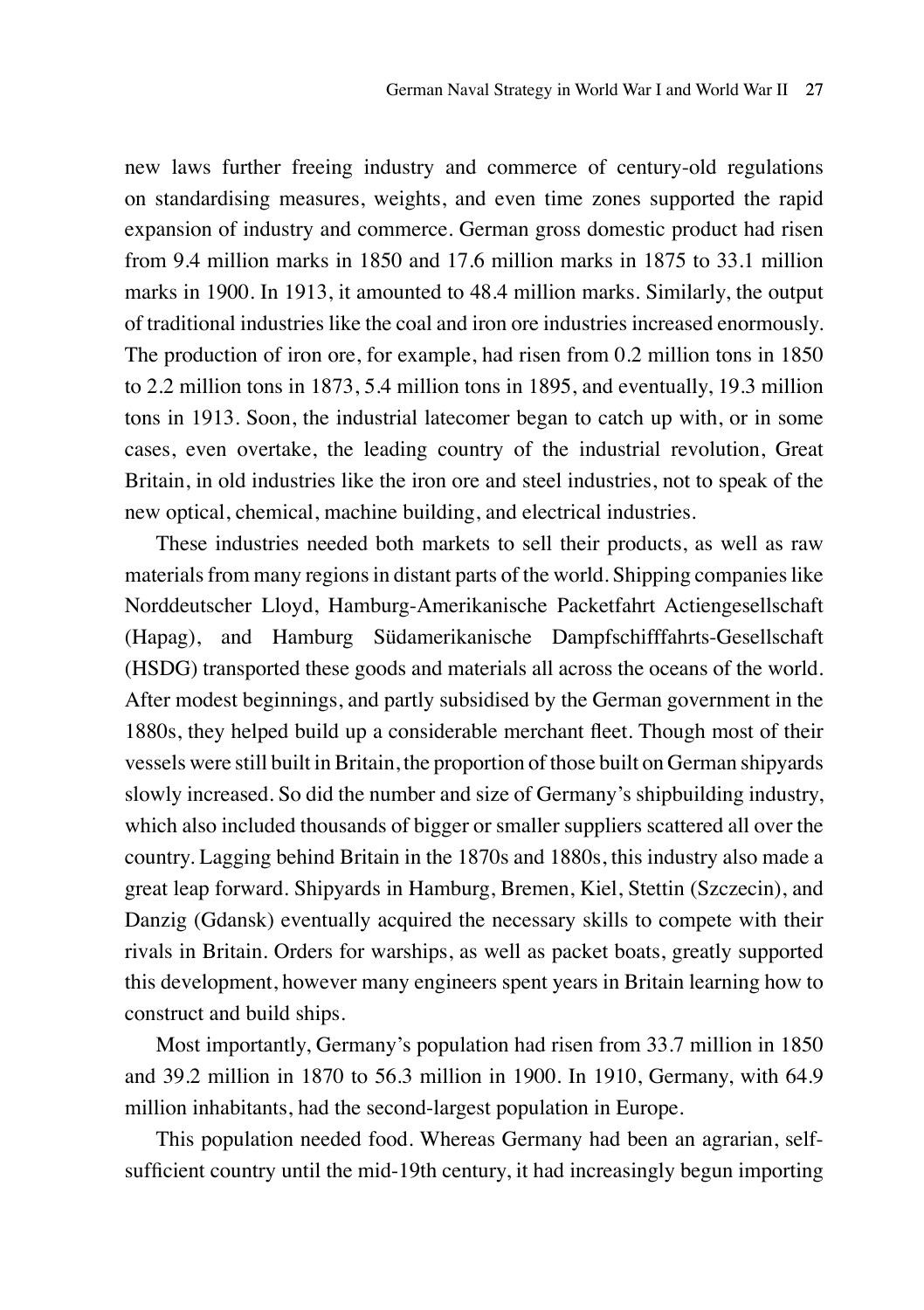food towards the end of the century. Though figures vary, these imports made up between 20 and 25 per cent of the food supply at the eve of war in 1914. Most of these imports – meat as well as grain – were transported by ship. The same applies to raw materials. Though Germany was able to export iron ore and coal, it had to import other materials to keep its industries running. Most important were palm seeds; later, oil, metals like nickel and tin, cotton for the textiles industry, and saltpetre for the chemical industry had to be imported as well, just to name a few.

In an era of rival imperialist powers, safe trade routes were a prerequisite for the provision of food to a growing population and the continuous flow of imports into and exports from a prospering and dynamically expanding industrial nation. In contrast to earlier centuries, where German states more or less left the protection of their merchant vessels against pirates or of its citizens overseas to the Royal Navy, a powerful nation-state like Imperial Germany now had to protect these, and its interests in general, itself. As a result, German cruisers were protecting German merchant vessels in Chinese, South American, African, and Mediterranean waters from the 1870s, intervening on the spot if necessary. Moreover, as the conflicts with Denmark in the 1840s and 1860s showed, only a navy would be able to break a blockade to protect its industry and commerce from serious economic consequences, as well as its people from starving.

#### **World Politics, Naval Build-up, and Domestic Politics**

A prospering economy was not, however, only an aim in itself; in an era of rapid political and social change, economic wealth seemed the best means of guaranteeing domestic stability. The late  $19<sup>th</sup>$  century economic crises had repeatedly fragmented each of the countries in Europe. These crises had caused political upheavals that partially threatened the existing political and social order, as they supported the conviction of socialist parties that only revolutions could improve the lives of the large majority of the population. Imperial Germany was no exception in this respect. However, in contrast to neighbouring countries in Western Europe, Germany was still partly premodern. During the Wars of Unification between 1864 and 1871, the monarch and the old elites, which had ruled the country for centuries, had been able to defend many of their prerogatives in politics, the army, and within society. Though they had increasingly come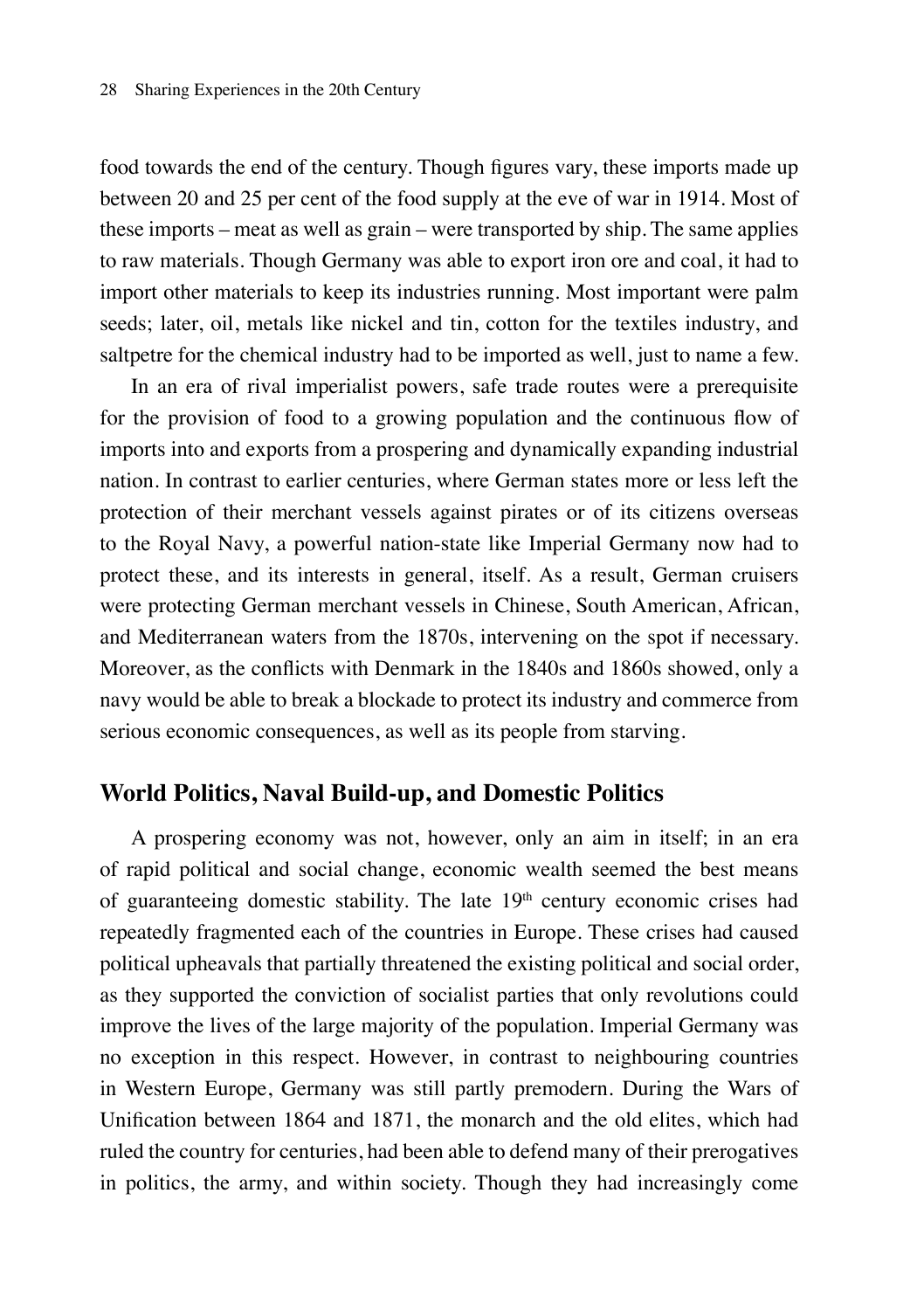under pressure from the bourgeois, as well as the working classes, they were still unwilling to yield. Instead, a successful social-imperialist policy that would bring about economic prosperity and political prestige, and thereby open up a bright future for everybody, offered a solution that made political and social reform unnecessary.

#### **World Politics, Sea Interests, and Sea Power**

In the eyes of the Kaiser, as well as many of his contemporaries, 'more ships' was the only solution to becoming a world and colonial power, securing political stability at home, and safeguarding German sea interests. As the Kaiser told his American friend Poultney Bigelow in 1894, having devoured the 'Bible' of all naval enthusiasts at the turn of the century, Captain USN Alfred T. Mahan's series of books titled *The Influence of Sea Power upon History*, he became deeply convinced of the interrelationship between naval power and global power, which, in turn, was a prerequisite for power and national prestige, economic wealth, and social stability. Both the Sino–Japanese War of 1894–95 and the obvious impending collapse of the Chinese Empire and its ensuing division among the Great Powers bolstered this conviction and newly spurred on his ambitions.

However, while the Kaiser was a naval enthusiast full of ideas, he would not have succeeded had he not had a young naval officer at his side who was able to systematically develop these ideas: Admiral Alfred Tirpitz. Belonging to a generation of naval officers who had been educated in the Prussian and Imperial Navies, Tirpitz soon showed exceptional qualities as both an organiser and a political and strategic thinker. These qualities had attracted the Kaiser's attention in the early 1890s. It was undoubtably Tirpitz who eventually provided the ideological framework necessary to gain support for expanding the Navy. Tirpitz's letter to the former Chief of the Admiralty Admiral Stosch, written in late 1895, best summarises his cast of mind – a mixture of power-political, maritime, and social-Darwinist convictions: "Up until 1866, our maritime interests were completely prostrated: sea trade, the export industry, transatlantic colonies, sea fisheries, transatlantic-Germanism, the Navy. Anything that survived out of these had a 'parasitic character.' This issue mostly still remains. In my view, Germany will swiftly sink from her position as a great power in the coming century if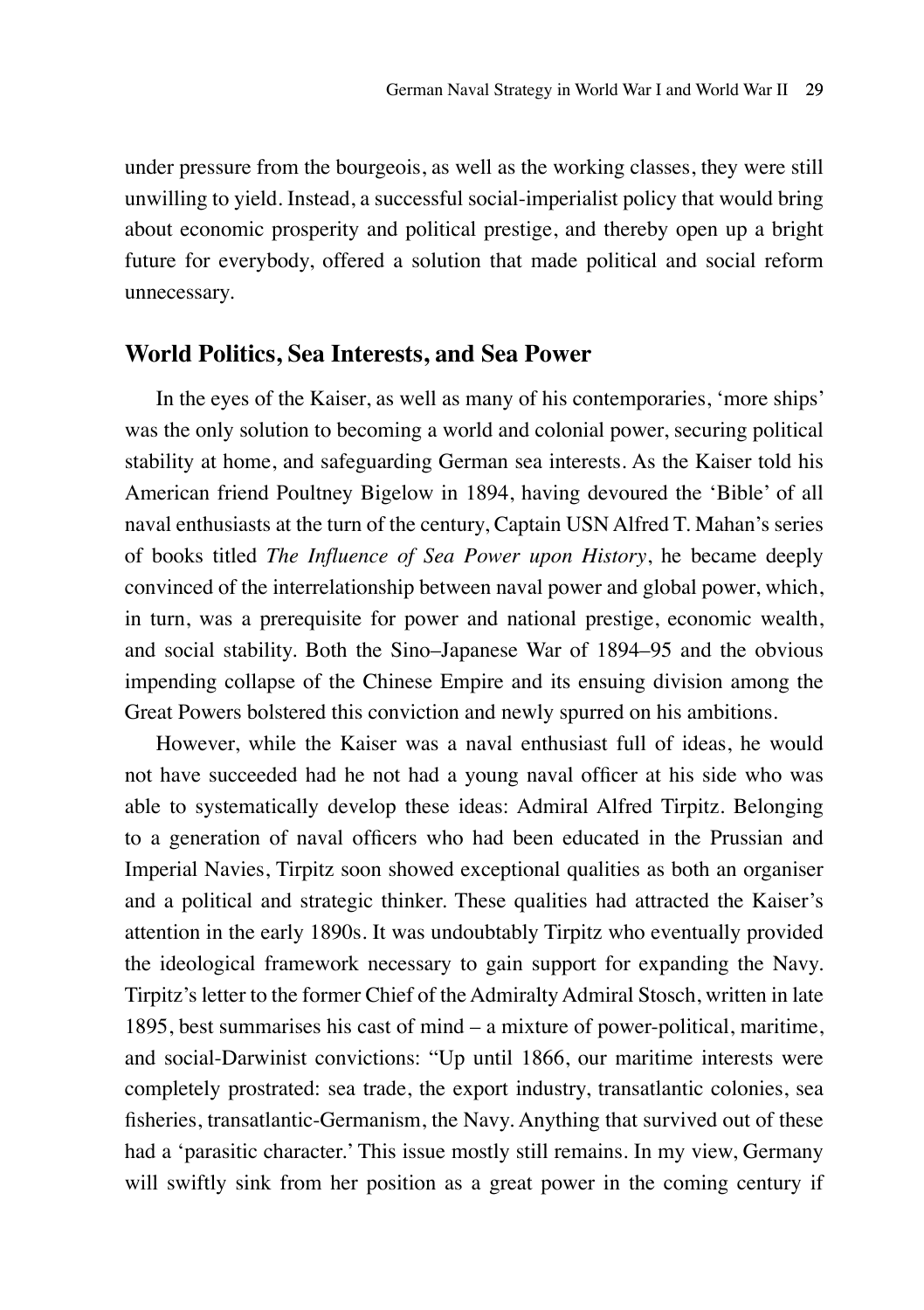these maritime interests are not brought to the forefront positively, systematically, and without losing any time: in no small degree also because there lies in this new great national task, and the economic gain which is bound up with it, a strong palliative against educated and uneducated social democrats. […] The aforementioned interests," he continued, "can only be placed upon a sound basis by power, and indeed, sea power. Otherwise, we shall lack the courage to draw cheques on the future. The 'parasitic idea' must be changed on the principle of *civis Germanus sum* (I am a German citizen). One particular difficulty lies in the fact that the expenditure on military sea power must be made opportunely and in full realisation of the economic advantages that will be accrued. Narrowmindedness and the shopkeeping spirit – which only consider the personal gain of the moment – must be added to this."

#### **Political Success, Public Support, and Naval Law**

Whereas the early 1890s had still been years of transition, contradictory plans, and political setbacks at home as well as abroad, the Kaiser, with the support of Tirpitz, who was appointed Secretary of the Imperial Navy Office, and Bernhard von Bülow, an ambitious young diplomat who became foreign secretary in 1897 and chancellor in 1900, eventually succeeded in reorienting German foreign, naval, and domestic policy. For almost two decades, world politics and naval building dominated German politics in almost every respect. The demand for equal rights (*Gleichberechtigung*) and a larger "place in the sun," which Bülow had postulated during his famous first speech at the Reichstag in December 1897, appealed to many of his contemporaries for years to come. The occupation of an outpost in distant China – Jiaozhou (formerly Kiaochow) – at the same time and the purchase of a number of islands in the Pacific from Spain only a year later clearly showed that the government was on this track.

Success overseas, however, can only partly explain how the Imperial Navy became popular so quickly. In order to achieve this aim in a country with a long history of land power thinking, Tirpitz, supported by a Navy League which soon had almost one million members, organised a modern propaganda campaign when he took office in 1897. Naval officers, professors, and teachers had begun travelling all over the country explaining the "dire need of a navy," as the Kaiser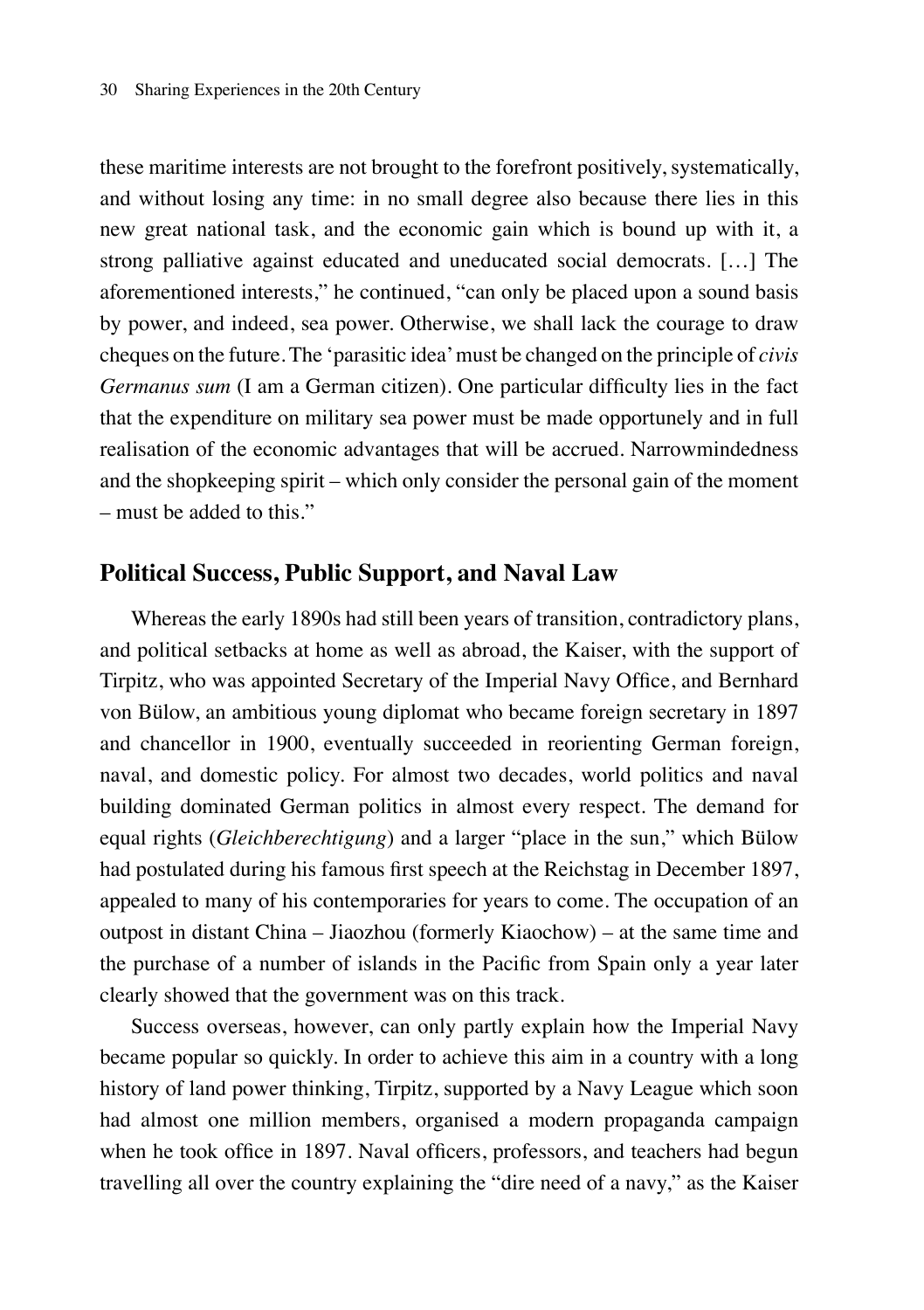had phrased it. At the same time, the Navy itself began organising all kinds of public events, which in turn excited the imagination of an increasing number of people: public ship launches, visits to watch naval manoeuvres, and mock naval battles in specially built basins.

Within two years (1898 to 1900) the Reichstag passed two laws that greatly increased the strength of the Navy. Three more were to follow in 1906, 1908, and 1912, accelerating the pace of naval building. These laws were by no means unique at that time, as many countries influenced by Mahanian ideas had begun to build up navies as well. However, no government did it as systematically and energetically as Germany. Moreover, nowhere else would the government eventually deprive parliament of its budget law by stipulating that the Navy would renew itself automatically at a building rate of three capital ships per year, all in as little as 20 years' time.

### **A Navy Against Great Britain**

Though the final aims of the Kaiser's new men in replacing the *Pax Britannica* by a *Pax Germanica*, either through a cold war or, if necessary, even a hot war against the supreme world and sea powers were probably unknown, the "risk theory" and public speeches made by the Kaiser left no doubt that the new course of German foreign policy was directed against Great Britain. In 1899, Tirpitz assured the Kaiser that after completion of the High Seas Fleet, Britain would lose "every inclination to attack us, and as a result concede to Your Majesty such a measure of naval influence and enable Your Majesty to carry out a great overseas policy."

At first glance, these promises also seemed reasonable from a strictly naval point of view. Due to Britain's commitments all over the world, the building of a navy in the North Sea also seemed promising. Britain, Tirpitz always argued, would neither be able to deploy its whole fleet in home waters, nor would it have enough funds and men to outbuild Germany by more than one third. The ratio of 3:2 between the two fleets would give the German fleet a fair chance in a war against the Royal Navy, especially if this war took place under the guns of Heligoland, which would give the fleet an even better chance against the enemy.

It was this conviction – that it would be possible to successfully place a dagger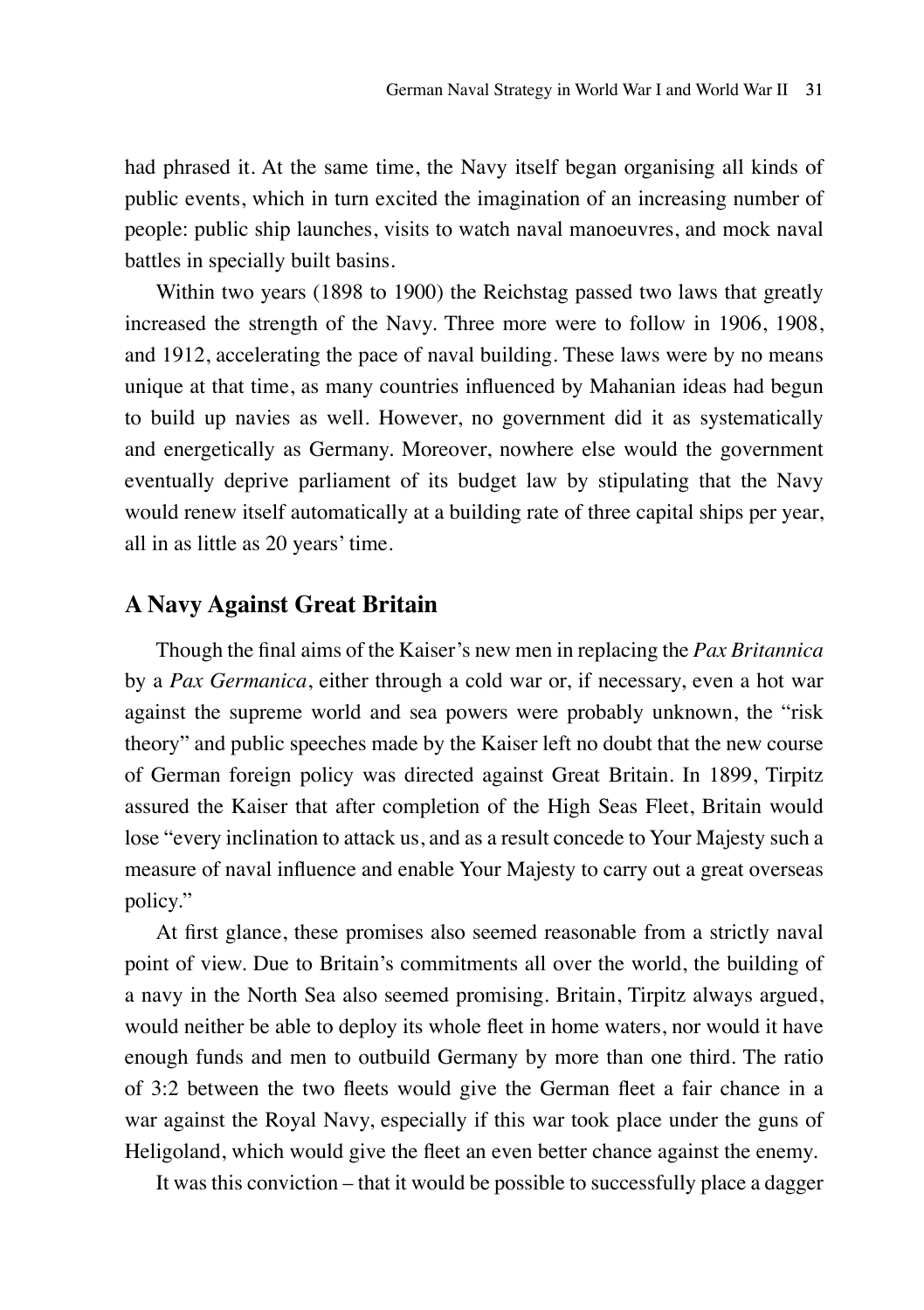at Britain's throat – that would eventually not only prove to be one of the reasons for increasing tensions between Germany and its neighbours, but also change the fragile European power system. Instead of becoming a *tertius gaudens* who had her choice of the biggest and most powerful allies, Germany was soon isolated.

#### **Anglo–German Naval Race**

While at the turn of the century, Great Britain had no reason to worry about Germany's naval building due to the great superiority of the Royal Navy over all other navies, worries about both Germany's aims in general, as well as its naval building in particular, steadily increased as a result of misunderstandings or direct clashes over differing interests in world affairs. When the Royal Navy started to build a new type of battleship, the *Dreadnought*, in 1905, with Germany not only following suit in 1906, but even accelerating the building tempo in 1908, a naval race began with disastrous consequences for Anglo–German relations. Eventually Germany lost this race, which reached its peak in 1908–1912. The imperial government proved unable to keep up financially with the pace of British naval building. More importantly, however, German chancellors Bülow and Theobald von Bethmann Hollweg, Bülow's successor in 1909, were increasingly convinced that a reorientation of both German foreign and naval policy was inevitable. Instead of achieving the desired place in the sun, Germany had suffered a series of diplomatic setbacks, leaving the country isolated on the Continent. An open conflict had to be avoided. Whereas Germany's Army seemed strong enough to fight both France and Russia, an open conflict with Great Britain could only end in disaster. Despite all efforts, the Imperial Navy was still inferior to the Royal Navy, as Tirpitz secretly had to admit.

Attempts at negotiating an agreement with Britain failed. Whereas Germany had much to demand from Britain politically but nothing substantial to offer as far as the naval question was concerned, the British government in London was only interested in naval concessions and had nothing to offer politically. For the German government, naval concessions, if not accompanied by an agreement securing Britain's neutrality in a continental war, would shatter its foundations after the great expectations raised in the years before and the costs of the naval building programme. For the British government, on the other hand, any political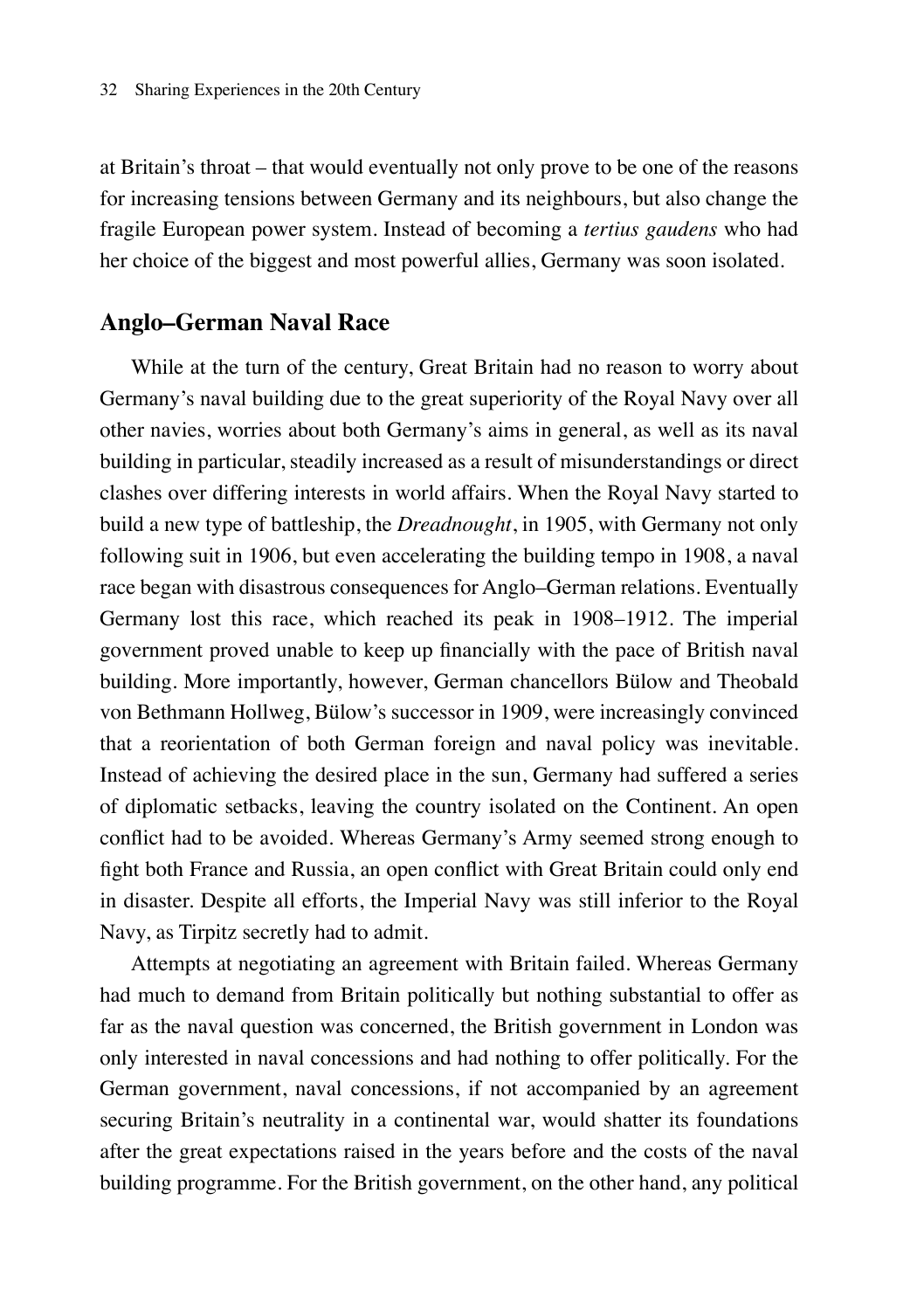concessions would leave Britain isolated in a continental war, which Germany was then likely to win, thus establishing a full hegemony on the Continent  $-$  a nightmare for every British politician.

In the end, despite several attempts at coming to some kind of agreement, things remained as they had been before. Most importantly, it was more than doubtful that any chancellor would have got consent from both the Kaiser and Tirpitz. Again and again, Tirpitz told the Kaiser in the years of crisis not to yield to the mounting pressure upon him and exchange a political agreement against an arms limitations agreement that would not provide the necessary measure of security, as "it is the backbone of Your Majesty's naval policy that the German fleet must be so strong that a British attack would become a risky undertaking. The position of the German Empire as a world power rests on this risk, as does the influence our fleet has in maintaining the peace," he argued during an *Immediatvortrag* (personal report to the Kaiser) in October 1910.

Similarly, he summarised his social-Darwinistic view of the course of world history, which had always been one of his driving motives, in a secret speech to the officers of the Imperial Navy Office in October 1913: "Generally speaking, the question of whether Germany should fight for its place in the world against England […] or whether it should be content with the status of a second-rate power on the Continent is a question of one's political faith. For a great nation, however, it seems more honourable to fight for the most important aim and to go under honourably, rather than renouncing it for a future without glory."

#### **Failure**

These were indeed bold aims and assertions, but they could hardly disguise the fact that Germany's turn to the sea had failed on the eve of war in spite of Tirpitz's success in introducing another *novelle* in 1912. Soon he had to admit that he did not have the financial resources to build the ships stipulated by the naval law. More importantly, the deterioration of Germany's position on the Continent had strengthened the conviction of Germany's leadership that the nation's fate did not depend upon the navy but, as before, upon the army. Consequently, the latter was increased in 1912, then once again in 1913, whereas the Navy asked for new funds in vain. Even the Kaiser, Germany's most important naval enthusiast,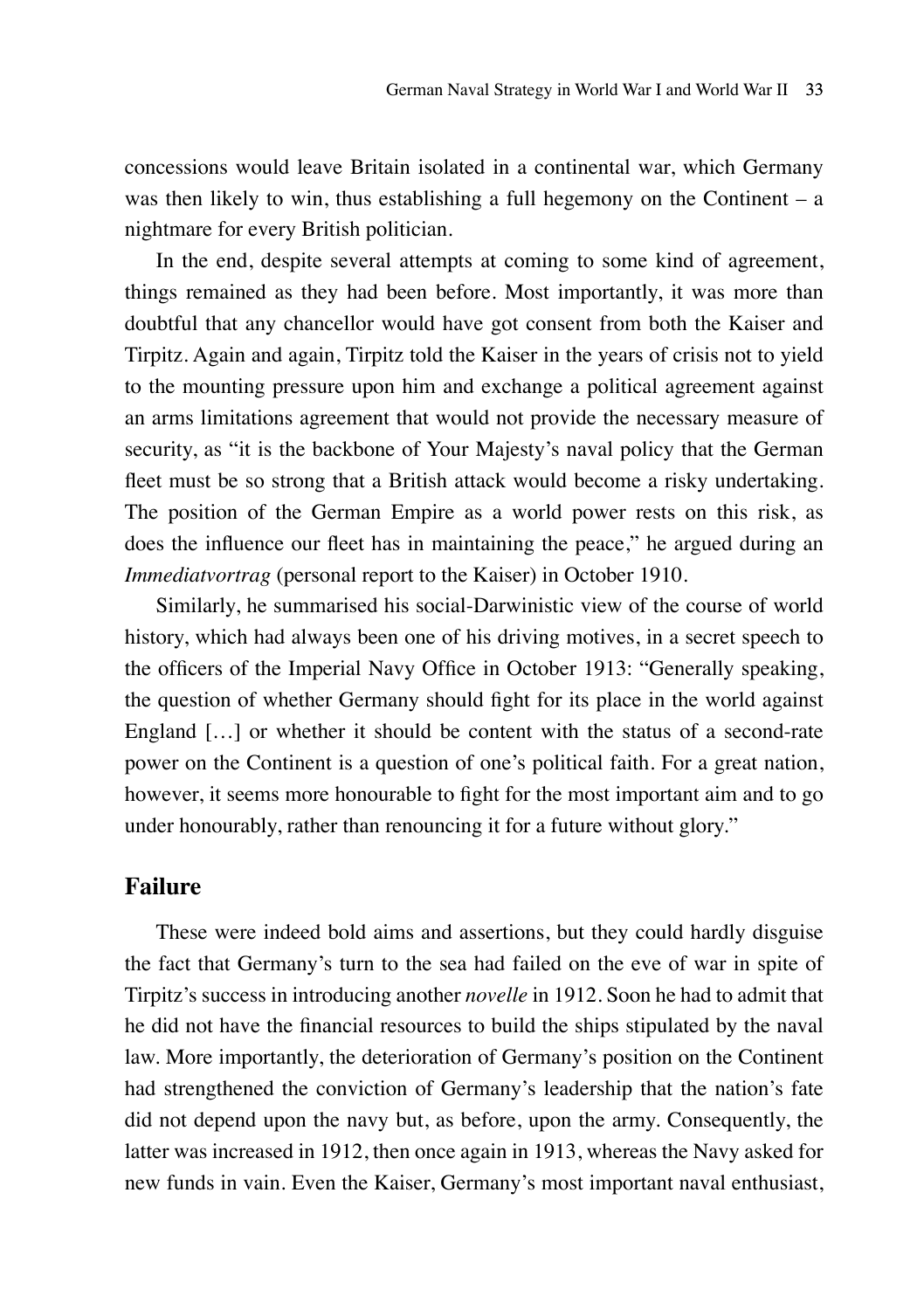had begun to lose interest in his navy. Most importantly, the Navy realised on the eve of war that its strategic assumptions had also been proved wrong. Reports about manoeuvres of the Royal Navy left no doubt that it would not seek battle right after the outbreak of war. Instead, it would establish a distant blockade that the High Seas Fleet would be unable to break, unless it was willing to risk selfdestruction.

#### **Détente**

However, though the future seemed bleak from Tirpitz's point of view, it was an open question as to whether the road Germany had taken at the turn of the century would lead into the abyss. Rather, the two years following the Haldane Mission in 1912, during which the German chancellor and the British secretary of war had tried in vain to find a solution to the naval question, were in fact years of a kind of détente. Neither Grey nor Bethmann Hollweg thought it wise to touch the naval question again. Both of them were convinced that negotiations would do more harm than good. Moreover, they had realised that more confidence was necessary to deal with such difficult matters as reducing naval expenditure or concluding some kind of political agreement. As a show of confidence, in June 1914, a British squadron took part in Kiel Week for the first time in 10 years. When the squadron left Kiel, Admiral Warrender signalled to the ships of the High Seas Fleet lying in harbour: "Friends today, friends in the future, friends forever!" This was a very astonishing signal after years of intense conflict.

#### **Naval War Plans**

However, what role were navies to play in the war? For the High Seas Fleet in the years immediately preceding the outbreak of war, the outlook was bleak. In early 1914, even Tirpitz admitted that under the leadership of the new First Lord of the Admiralty, Sir Winston S. Churchill, the Royal Navy had won the naval race despite the enormous financial strain that this entailed, whereas Tirpitz was unable to finance the vessels the German Navy was supposed to build according to the naval law. More importantly, whereas the Army had its Schlieffen Plan, which determined the deployment, as well as the movements of troops, according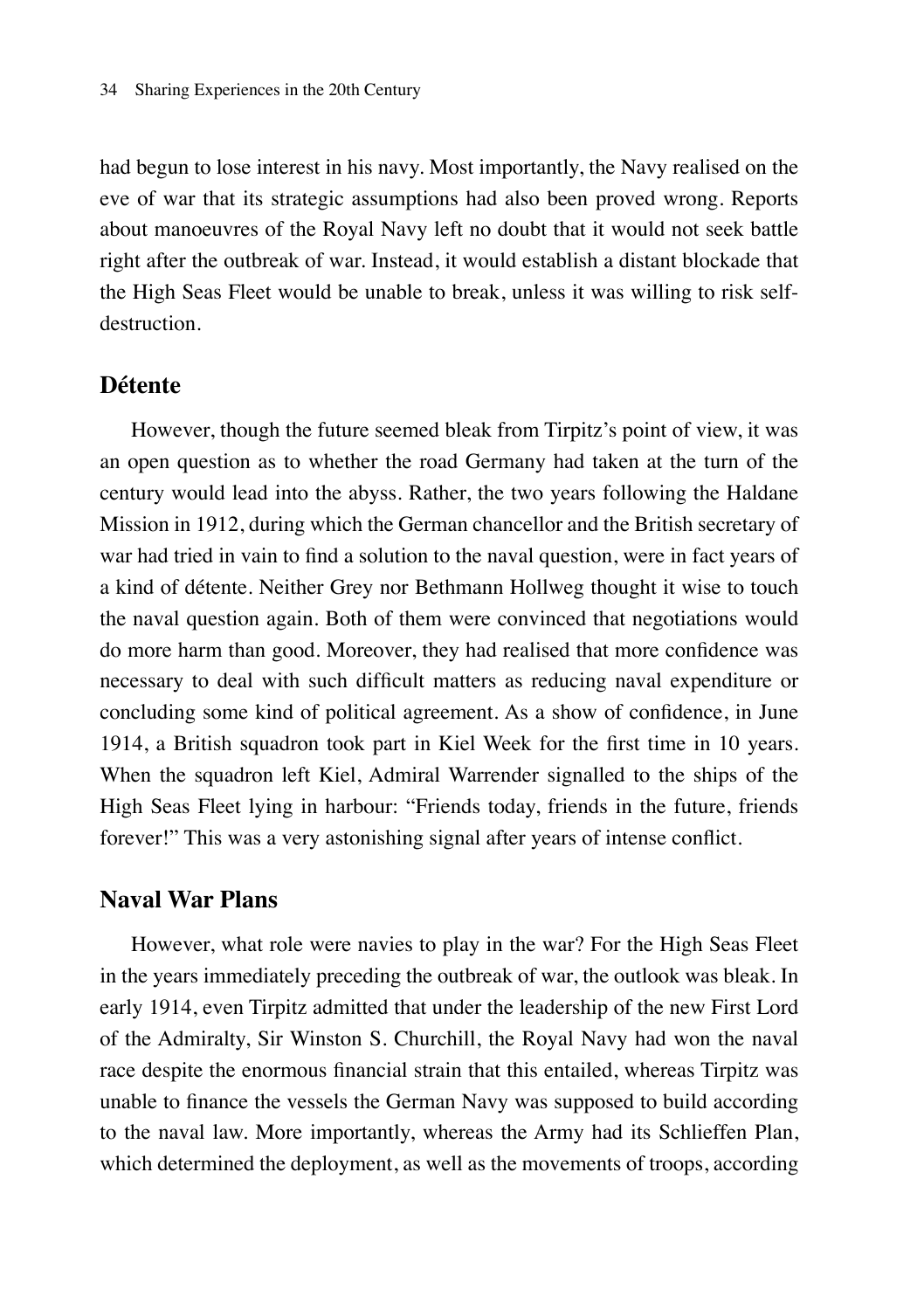to a timetable and which had been carefully worked out and updated in the years prior, the Navy did not have such a plan. Since the German Navy had been built up only for the purpose of helping to overcome Great Britain and her naval supremacy at almost any cost, everyone expected the Navy to have a plan of operation for implementing a strategy that promised success, or at least told the Commander-in-Chief of the High Seas Fleet exactly what to do in a war against its most dangerous enemy: the Grand Fleet.

What had happened? Since 1898, German Imperial Admiralty staff, the Command of the High Seas Fleet, the Imperial Navy Office, and the Kaiser had discussed a number of plans of operation against Great Britain. These plans were all based on the assumption that the Royal Navy would establish a close blockade along the German coast and that, sooner or later, a decisive battle would take place in the "wet triangle" off Heligoland.

This scenario, however, seemed very unlikely on the eve of war. In 1912, the German Navy had concluded from a number of observations that the British Admiralty was beginning to change its strategy with respect to Germany. Battleships had become too vulnerable to submarine attack and damage caused by torpedoes and mines to risk them in a battle that seemed unnecessary for one important reason: geography. As a result, the British side gave up the idea of establishing a close blockade, or at least an observational blockade, which would have sooner or later forced the German Navy to break it by challenging the Grand Fleet. Instead, a distant blockade of cruisers between the Orkneys, Shetlands, and Faeroes covered by the Grand Fleet from its new war base at Scapa Flow seemed sufficient to achieve the Royal Navy's main aim, which was to cut off Germany's line of communications. It is true that many officers in the Royal Navy had difficulties in coping with this change in naval strategy, which not only forced them to give up on a decisive Trafalgar-like battle right after the outbreak of war, but also to accept that – as Churchill put it in September 1914 – the Navy's main role would be to provide "the cover and shield" that would allow Britain to create an army "strong enough to enable our country to play its full part in the decision of this terrible struggle." In this, they hardly differed from their enemy on the other side of the North Sea, who, for lack of hard knowledge about the operational implications of the new technology now at sea and more complex ideas of sea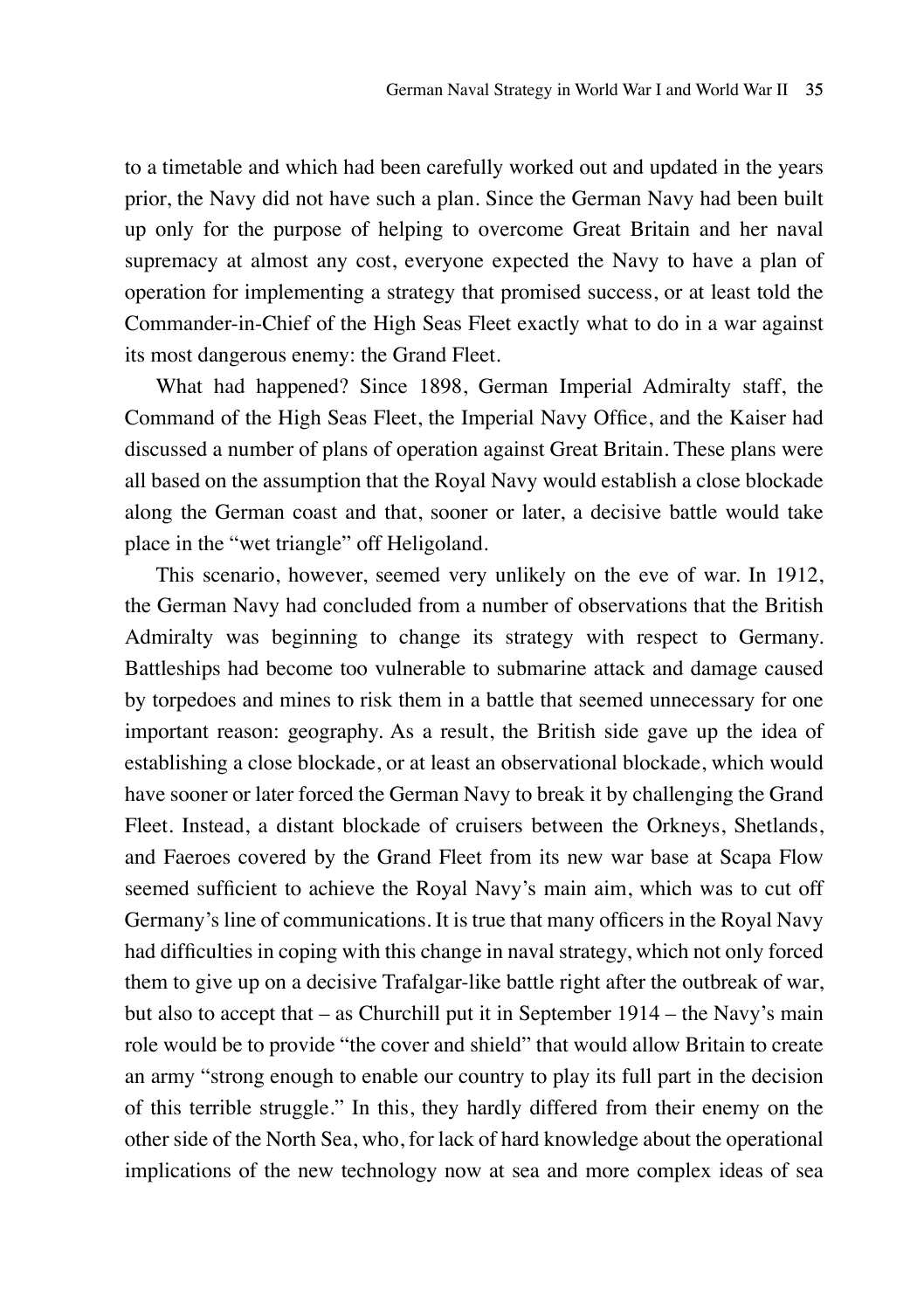control and trade protection, still also clung to traditional ideas of naval warfare, which were no longer feasible.

German naval leadership had only very slowly come to realise the consequences of this change in Britain's strategy in its war plans, leaving it somewhat stunned. When first asked what the High Seas Fleet would do "if the Grand Fleet does not come," the Chief of the Admiral staff, Admiral August von Heeringen, simply responded, in 1912, with, "then our submarines will have to make it." Two years later, the Imperial Navy still had no idea how to solve this dilemma. In May 1914, during the last manoeuvres of the High Seas Fleet before the outbreak of war, its commander-in-chief, Admiral Friedrich von Ingenohl, only shrugged his shoulders when Tirpitz asked the same question.

These reactions are in fact easy to explain. In 1912, 1913, and once again in the spring of 1914, the Navy had looked for alternative manoeuvres and war games. The results were disappointing: the party representing the High Seas Fleet always lost. Due to its geographical disadvantage, the German Navy had no chance of breaking such a blockade or forcing the Royal Navy to engage in battle close to the German coast without risking total disaster.

With regard to Russia, due to the overall importance of the North Sea theatre of war, as well as Russian numerical and material superiority, the Imperial German Navy had no option but to stay on the defensive. However, the Kiel Canal, which had become operational on July 30, 1914, after many years of reconstruction made necessary by the larger size of the new German capital ships, enabled German naval planners to reinforce its forces in the Baltic Sea to either meet Russian challenges or even launch offensive strikes itself. This possible scenario had, in return, prompted the Russian Navy to stay on the defensive. Though Russia had begun to rebuild its fleet in 1912, its forces were still too weak to take an offensive role, even against a smaller German fleet. More importantly, still suffering from the traumatic experience of the Russo–Japanese War in 1904–05, the prospect of losing the new fleet in a sudden encounter with numerically far superior German units caused the leadership of the Russian Baltic Fleet to be cautious. A German strike against Russia's long coastline and at the rear of its armies, not to speak of a direct attack on its capital, St. Petersburg, could have a disastrous impact upon the future course of war.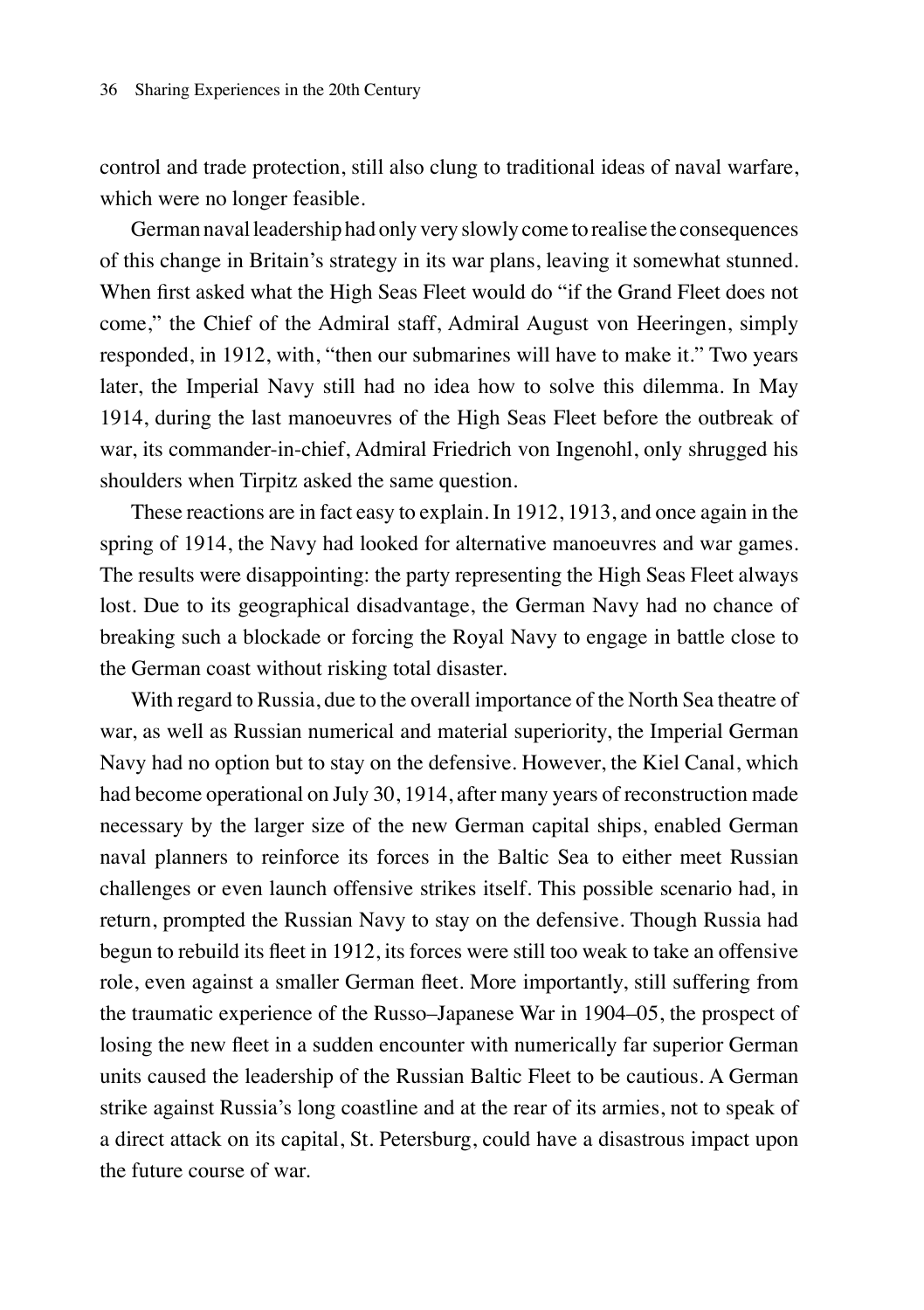## **The North Sea**

Many contemporaries who, following the speeches and writings of naval officers before 1914, had expected a great and decisive battle in the North Sea, were soon deeply disappointed. Instead, the Grand Fleet, as well as the High Seas Fleet, restricted their actions to watching each other in wait of an opportunity for one's own forces to strike under favourable circumstances. Due to an overwhelming superiority in terms of its modern, as well as pre-dreadnought battleships and battle cruisers, the Grand Fleet, with its new commander-in-chief, Admiral Sir John Jellicoe, could afford a wait-and-see-attitude. Safeguarding the transport of the British Expeditionary Force to the Continent after the outbreak of war proved successful. Implementing and keeping up the blockade was more difficult. First, the strain of service in war experienced by smaller craft of the Northern Patrol, and even many modern ships, in the rough waters of the North Sea was indeed great, as the deficiencies in machinery and need for repairs soon made apparent. Second, so long as the British government hesitated in forcing neutrals like the Netherlands or Norway not to re-export contraband for political reasons, all efforts to cut off Germany's lifelines proved at least partly in vain.

The High Seas Fleet was in a more difficult position. Due to the change in British naval strategy, operations plan number 1, which finally became effective on July 31, had no choice but to simply give the order to wear down Britain's naval strength first, seeking battle only under favourable circumstances. Anything else would have been suicidal. Accordingly, submarines and smaller vessels were to attack the Grand Fleet and infest the North Sea with mines.

As a result, the High Seas Fleet remained on the defensive in the North Sea, leaving the initiative to the Grand Fleet in the vague hope that an opportunity might arise that would be successful. This *guerilla war*, or as the Germans called it, *Kleinkriegs* strategy, suffered a severe blow only a few weeks after the beginning of hostilities. On August 28, three small German cruisers and a torpedo boat sank after they had been surprised by superior British forces off Heligoland.

The impact of the outcome of this first encounter between the two fleets was far-reaching: for many months to come, German naval and political leadership would discuss alternatives to the Navy's plans of operation, a problem which, as it soon turned out, was closely related to the question of leadership in particular.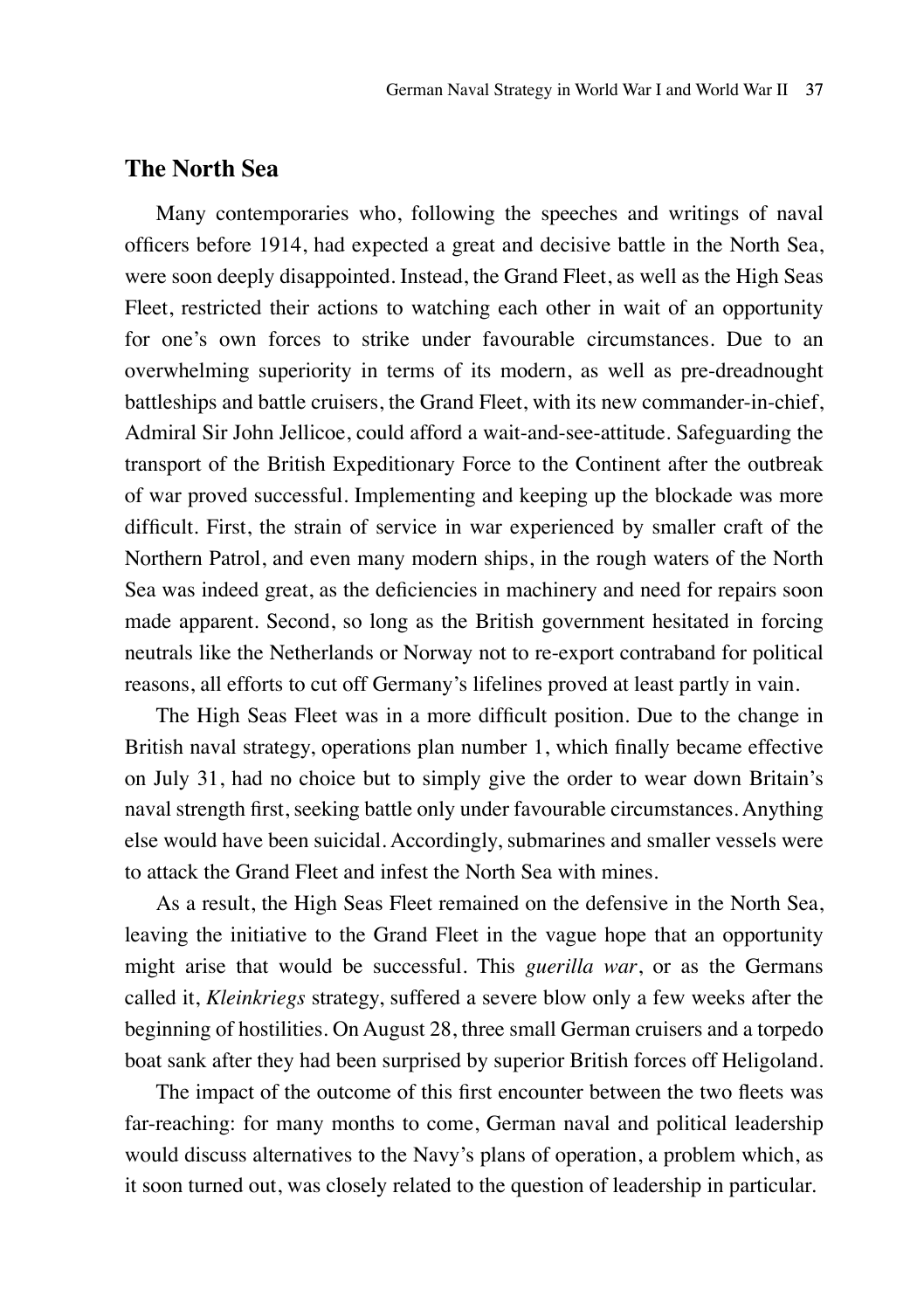What alternatives did the German Navy actually have? As far as the North Sea was concerned, the number of options was indeed very limited. They simply amounted to a kind of hit-and-run-strategy against the British East Coast that aimed at enticing parts of the Grand Fleet to come out and engage in battle under more favourable circumstances for the German fleet than in the open or even northern parts of the North Sea, where the risk of meeting superior forces was simply too great.

The first of these strikes was planned in September 1914, but cancelled at the last minute. German naval intelligence had received reports on the location of the Grand Fleet, from which it appeared too dangerous to leave port. In the following months, German battle cruisers raided the East Coast several times; they did not, however, achieve any strategic success. Though both fleets came close to each other and eventually exchanged fire, either poor visibility or Hipper's conclusion that it would be wiser to run for home than run into a trap prevented a more serious encounter. Moreover, the Battle of Dogger Bank in January 1915 clearly demonstrated the risks of this strategy: while the Grand Fleet reached home without losing a single vessel, the High Seas Fleet lost the armoured cruiser *Blücher*.

As a result of this disaster, the High Seas Fleet remained on the defensive for more than a year. It would, however, be wrong to assume that only the High Seas Fleet was dissatisfied with this development. In Britain, important voices time and time again demanded a more active role for the Royal Navy in the North Sea by suggesting the need to occupy one of the Frisian Islands, Heligoland, and the Danish port of Esbjerg.

It was only as late as April 1916 that Admiral Reinhard Scheer, who had only been appointed commander-in-chief of the High Seas Fleet three months prior, again ordered more offensive strikes in the North Sea. Scheer hoped to find an opportunity to challenge smaller parts of the Grand Fleet, which he hoped to annihilate. For reasons of morale, as well as political considerations, namely the justification of the Navy's existence, a more active role seemed of the greatest importance after two years of fighting during which the Navy had not proven that it was worth the money that had been spent on it thus far. It was one of those strikes that, more or less by accident, led to the Battle of Jutland on May 31, 1916,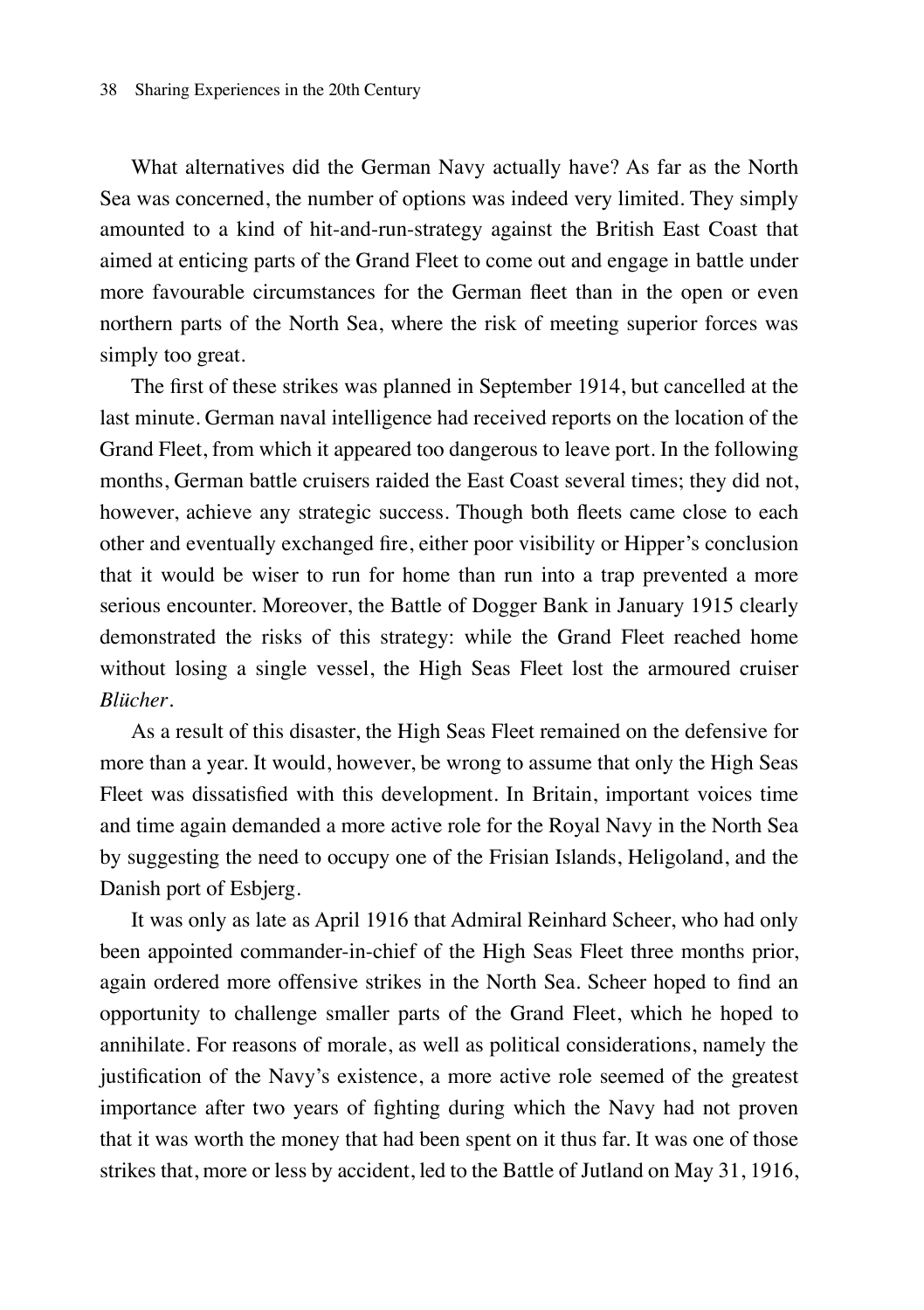almost two years after the outbreak of war.

Regardless of what German Naval officers would later say or write about this "Glorious first of June," as Kaiser Wilhelm II first wanted to call the battle, it was no German victory, although British losses of men and material were higher. Strategically, the battle had changed nothing, as Admiral Scheer frankly admitted in a memorandum to the Kaiser in early July. Nevertheless, after repairing his vessels, which had been severely damaged at Jutland, Scheer left his base at Schillig Roads two more times in the hopes of meeting and annihilating parts of the Grand Fleet. These hopes were, however, not fulfilled. Despite the Grand Fleet feeling great disappointment at the outcome of the Battle of Jutland, which had been no Trafalgar, it saw no use in giving battle, which, even if it resulted in a great victory, would not change anything strategically. Neither its commander-inchief, Admiral Jellicoe – transferred to the post of First Sea Lord in 1917 not due to his merits but as a result of loss of confidence in his leadership qualities – nor his successor, Admiral David Beatty, were willing to risk so much for nothing. Like the Grand Fleet, albeit in a much worse position, the High Seas Fleet stayed in port, only leaving again in April 1918 to make a raid in the northern North Sea to attack Allied convoys. For this it paid rather dearly, for one of its most modern battlecruisers, the *Moltke*, was hit by a torpedo fired by a British submarine; the Grand Fleet, or a part of it, however, did not come into sight. Subsequently, the Imperial German Navy again restricted its role to that of a fleet in being that protected Germany's coast from invasion and supported the increasingly difficult task of sweeping mines in the German Bight to allow submarines to exit into the North Sea for operations against Britain's merchant fleet.

At the verge of collapse of the German Empire in October 1918, the newly established naval command under Admiral Scheer, the *Seekriegsleitung*, again made plans for an offensive strike against the Grand Fleet. Fully aware that such a strike was both an unnecessary political provocation of the Allies and strategically useless, the *Seekriegsleitung* nevertheless hoped that an attempt to gain victory in a final great battle would help save the honour of the naval officer corps through their willingness to sacrifice their own lives and ships, thereby paving the way for the build-up of a newer, more powerful navy after the war. This was, of course, pure nonsense. It was hardly surprising, then, that sailors on vessels that were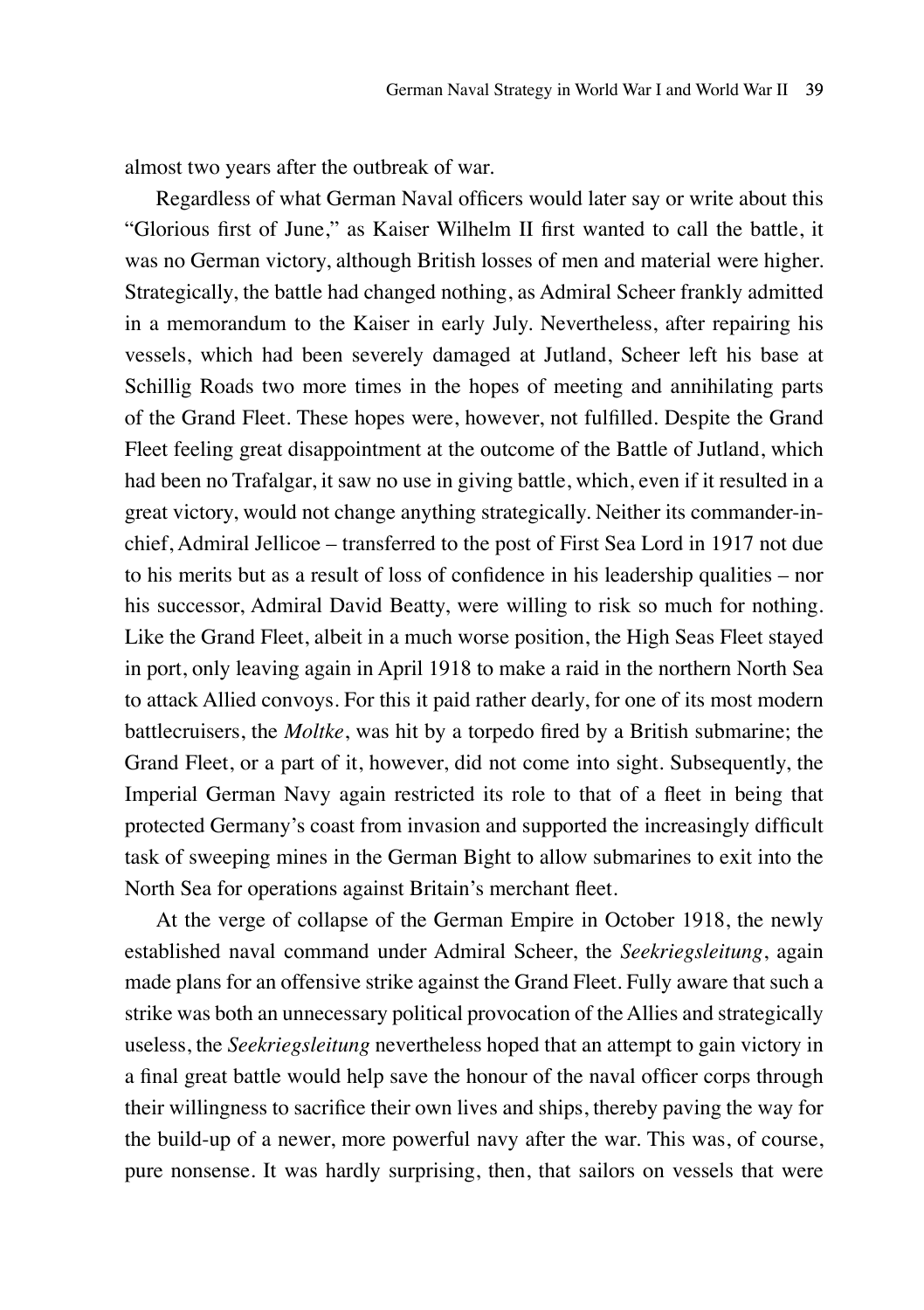doomed to sink if they left port in the last days of October mutinied. Angry about the way they had been treated by their officers in many respects during the war, they saw no purpose in sacrificing their lives for a system that had denied them equal rights in politics, not to speak of the increasingly disastrous situation with regard to the provision of food and other goods. Starting at Germany's main naval bases at Wilhelmshaven and Kiel, mutinying sailors, who quickly united with soldiers from the Army and other workers, brought down the existing political and social order.

#### **The Naval War in the Baltic Sea**

Geography, special hydrographic conditions, and climate had a deep impact on naval operations in the Baltic Sea. Unlike the North Sea, the Baltic Sea is merely a large lake with only one narrow entrance at its western edge. The hydrographic conditions and climate, however, had both advantages and disadvantages for all parties. Whereas the former was favourable for the deployment of submarines and the use of mines, the long nights and ice made operations very difficult, especially at the eastern parts of the Baltic Sea between October and March. Since no modern means of reconnaissance were available at that time, enemy forces could advance and strike without being detected early, if the ice allowed any operations at all.

In contrast to the North Sea, where German forces were in an inferior position, the situation in the Baltic Sea was, by and large, advantageous for the Imperial German Navy. Though the number of vessels stationed at Kiel and other forward positions like Danzig or Pillau (Baltiysk) (8 mostly old light cruisers, 8 torpedo boats, and 3 submarines) was smaller than the Russian Baltic Fleet, which consisted of 4 older pre-dreadnoughts, 5 armoured cruisers, 4 light cruisers, 63 torpedo boats, and 12 submarines, as well as 4 modern capital ships, which would become operational in less than a year, the Imperial German Navy could always rely on the High Seas Fleet to support either defensive or offensive operations.

It was precisely this situation that caused the German Baltic Fleet to start an offensive right after the outbreak of war. First, to prevent the Grand Fleet from entering the Baltic Sea, the commander-in-chief of the German Baltic Fleet, Prince Henry, the Emperor's younger brother, issued an order to mine its entrance. This measure was, however, only advantageous for the German Navy at first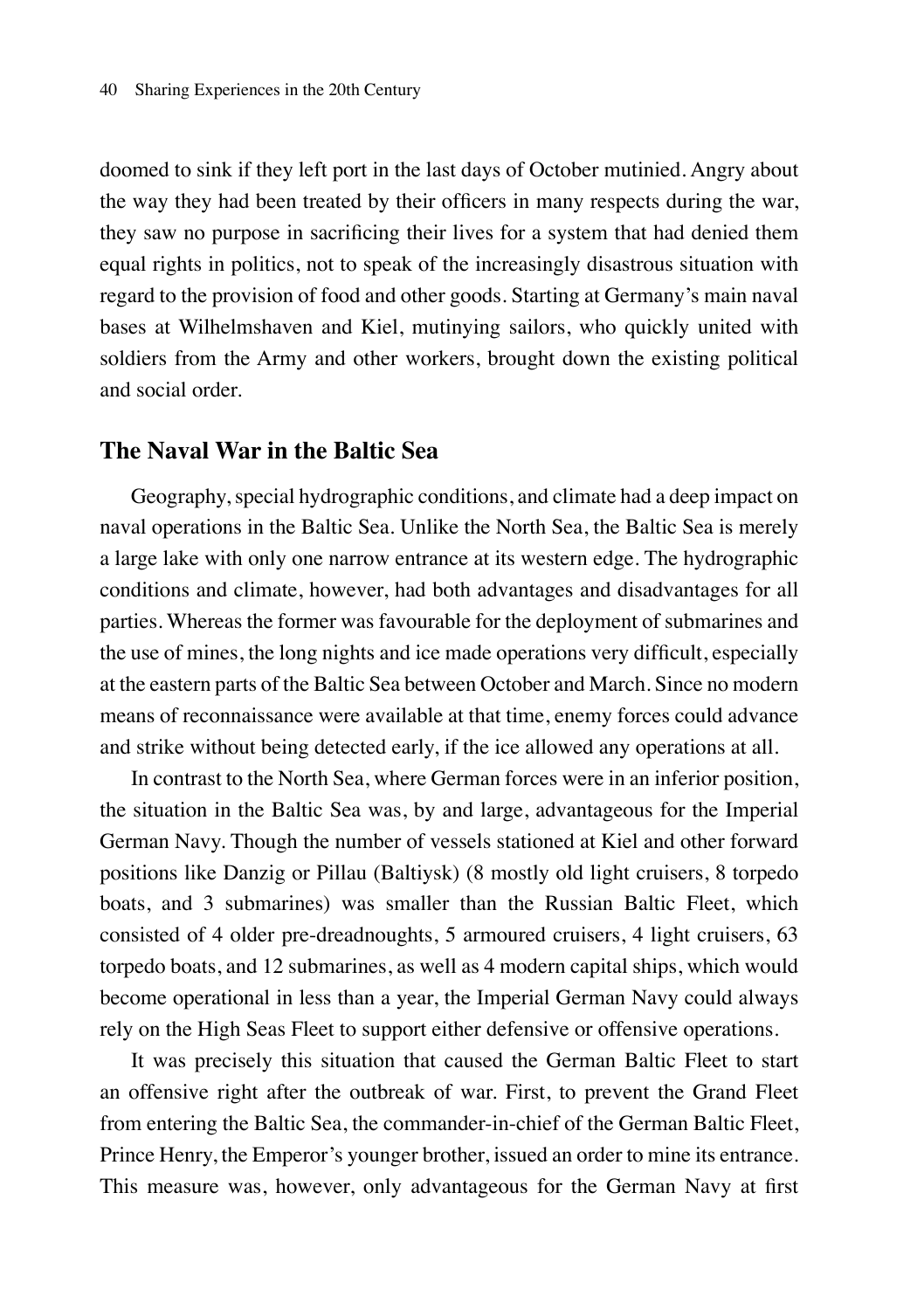glance. It could of course prevent its direct enemy, the Russian Baltic Fleet, as well as indirectly prevent the Grand Fleet, from forcing the Danish Straits. This notwithstanding, the closure of the Danish Straits also had serious repercussions on Germany's grand naval strategy. By limiting the possibility of a raid by the High Seas Fleet out of the Kattegat and into the North Sea, the German naval leadership carelessly discarded a strategic option which would have kept the Grand Fleet in suspense, thus making their defence measures more complicated. Second, to discourage the Russian Baltic Fleet from carrying out offensive strikes along the long German coast, German cruisers and torpedo boats were dispatched to the eastern parts of the Baltic Sea as a show of force. Unfortunately, this strike turned out to be a disaster with far-reaching consequences. The small cruiser *Magdeburg* ran aground in the Gulf of Finland and had to be abandoned while the rest of the squadron made a narrow escape. It was, however, not the loss of the *Magdeburg* itself that proved disastrous, but the fact that the Russian Navy found the top secret signal book of the Imperial German Navy in the wreckage. Handed over to the British very soon, this signal book enabled the Grand Fleet to detect the movements of the German fleet at a very early stage and remain "master of the situation" in the North Sea until the end of the war by taking precautionary measures.

Though the Russians refrained from openly attacking their enemy, they were nevertheless quite successful in causing damage. In the autumn of 1914, several German warships were severely damaged or lost after passing over Russian minefields. The situation became more complicated for the German Baltic Fleet when, after the end of winter, it successfully moved east with the victorious German armies. The scouting forces of the Baltic Fleet, established in April 1915 and based at the Russian port of Libau (Liepaja), conquered in May, were now in a better position to try and secure the lines of communication in the Baltic Sea, especially the important sea routes to Sweden. This task, however, soon proved more difficult than previously expected. The Russians were masters in laying mines, and supported by British submarines, they launched a successful campaign during which, from the Germans' point of view, merchant vessels and warships were sunk at an alarming rate. The failure of German attempts to force entrance into the Gulf of Riga in 1915 and the sinking of seven torpedo boats, which, upon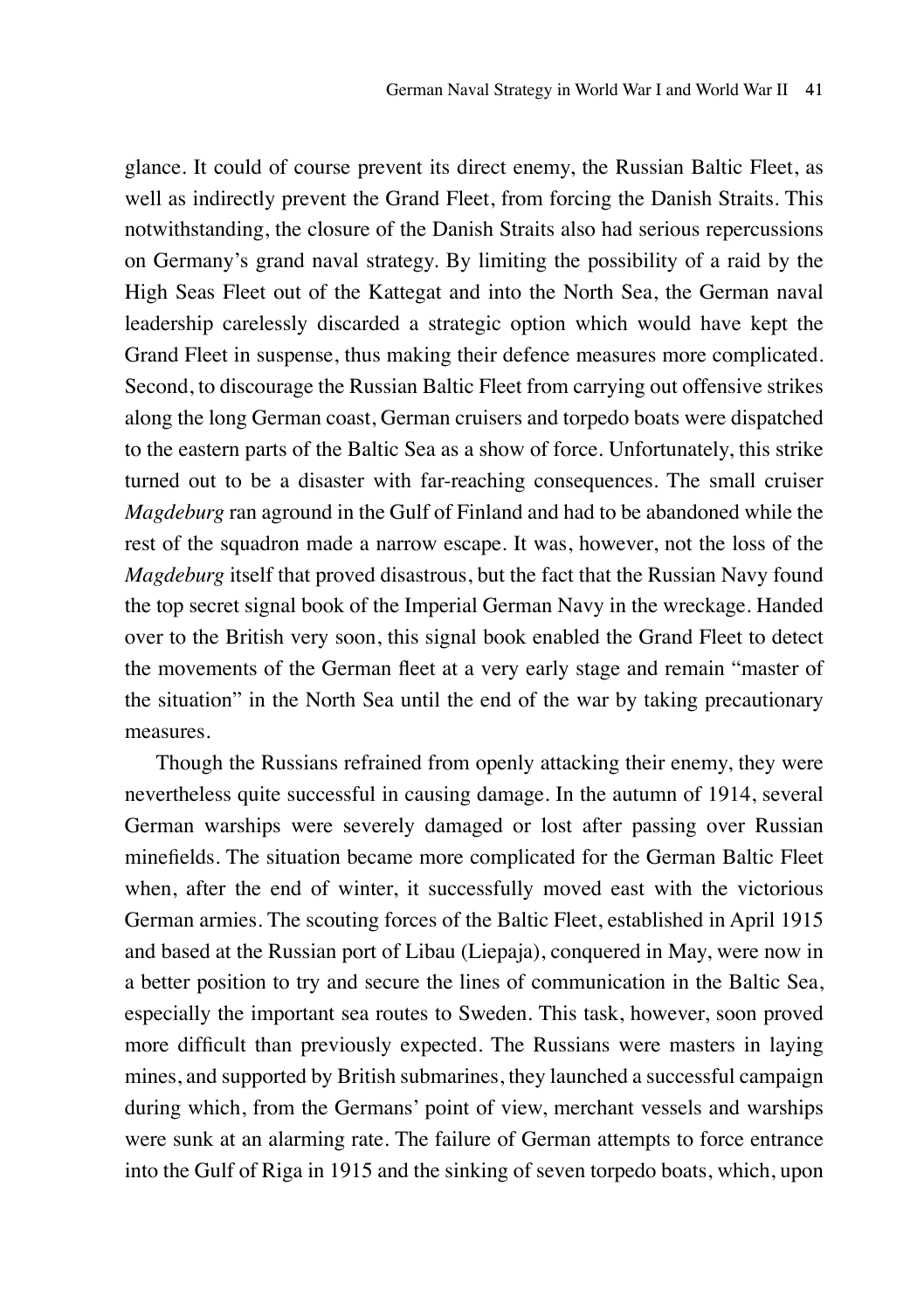advancing into the Gulf of Finland in December 1916, had passed over a minefield, illustrate that the Russian Baltic Navy knew how to fulfil its task. Unlike in the North Sea, where the Royal Navy remained a staunch opponent, the Russian Baltic Fleet was soon on the verge of collapse after the outbreak of revolution in 1917, thus paving the way for a combined amphibious operation by both the German Army and Navy to conquer the Baltic Islands in October 1917, only weeks before the outbreak of the Bolshevist revolution. Though successful, the Navy's losses – two modern capital ships were hit by mines – were an unnecessarily high price to pay for the operation, which, as some commanding officers rightly surmised, had only been ordered to first prove to the Army that the Navy was capable and willing to make a successful strike if necessary, and second, to divert attention away from the mutinies that had seriously affected morale in the summer of 1917. The German naval expedition to Finland, which followed the request of the new government of this former part of the Russian Empire and which was supposed to support Finnish forces in their attempts to prevent Bolshevists from invading the country, saw no combat action. Nevertheless, damage to the battleship *Rheinland*, which had run aground onto rocks, was another severe and unnecessary loss in a situation that was already difficult enough for the Navy.

## **The War in Distant Oceans**

In naval history, cruiser or commerce warfare has always been a strategy implemented by numerically weaker navies to inflict losses on an overwhelming enemy. By destroying enemy merchant vessels, thereby causing serious problems for trade, industry, and the provision of food, or the destruction of vessels transporting troops and war materials from distant parts of the British and French Empires to the main theatre in Europe, fast cruisers could help force a powerful opponent to sue for peace. Consequently, it would have been an obvious strategy of the Imperial German Navy to devise plans for cruiser warfare. Such a strategy would not only have seriously threatened Britain's, and even France's, lifelines, but would have also forced the numerically far superior Royal Navy to disperse its ships. In that event, the number of British vessels available to engage in a decisive battle in the North Sea might have been much smaller than it actually was in 1914.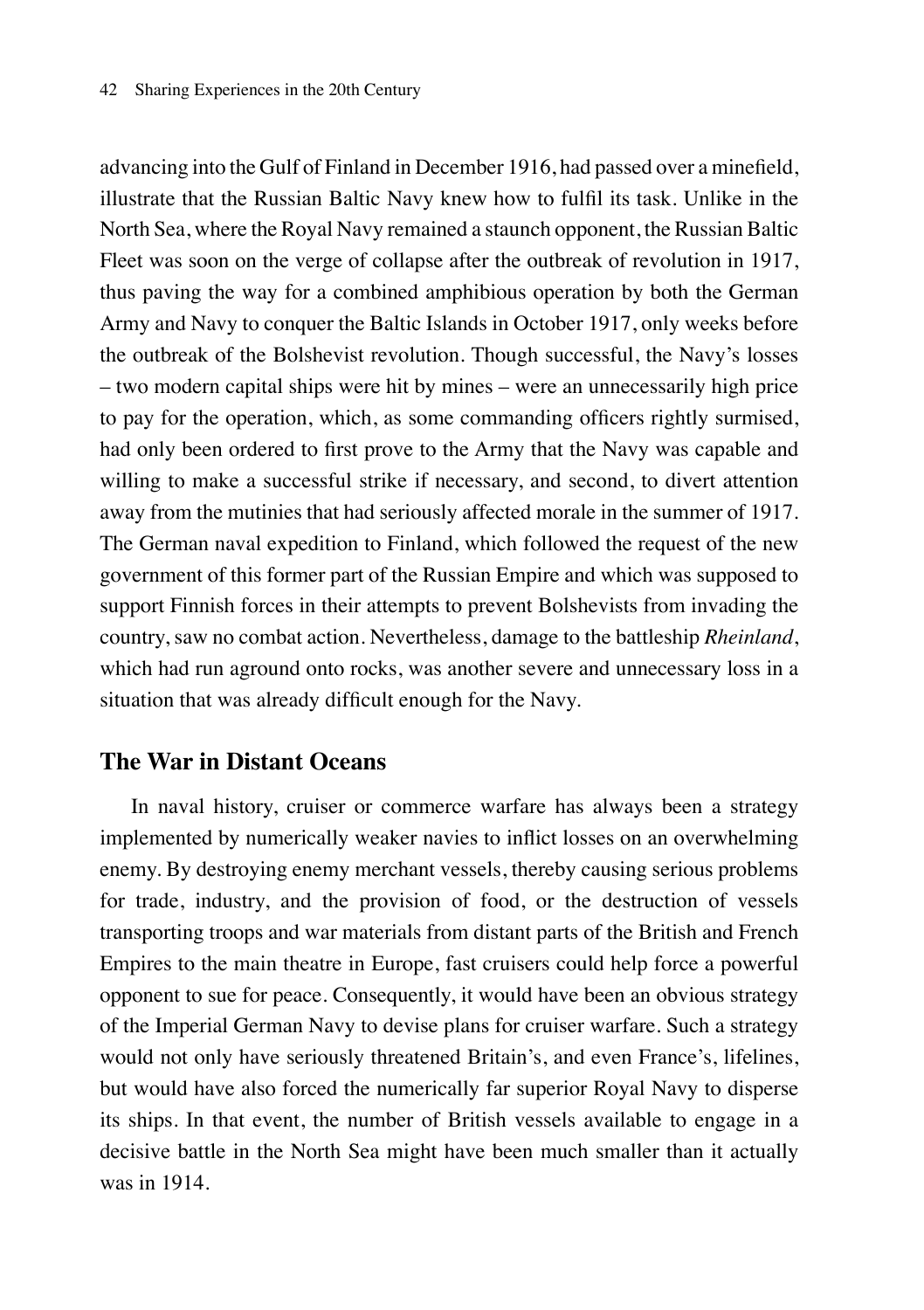Remarkably enough, however, due to the great impact of Mahanian ideas on naval warfare, cruiser warfare had not played an important role in preparing for the war at sea, and neither did it after war had actually broken out. The lack of bases and coaling stations had been one reason why Tirpitz had always emphasised the need to build a battle fleet rather than a fleet of cruisers waging commerce warfare on the oceans. It is true that on the eve of war, Tirpitz seems to have toyed with the idea of forming two "flying squadrons" consisting of battle cruisers to wage cruiser warfare in the Atlantic. He even picked up this idea again in mid-August 1914, however he dismissed it soon after. After the unexpected success of the U-boat *U-9* against Royal Navy ships in the English Channel, the secretary of state of the Imperial Navy Office was convinced that submarine warfare would deliver results more quickly than traditional cruiser warfare.

Against this background, Germany's cruisers, scattered over distant parts of the world, were doomed to be sunk sooner or later. Although German Admiralty staff issued orders to the German East Asiatic Squadron in the spring of 1914 recommending an attack on the British forces in East Asia immediately after the war only "if circumstances for the cruiser squadron […] are particularly favourable," Admiral Count Maximilian von Spee, the commander of Germany's most powerful squadron overseas, consisting of two armoured and four small cruisers, decided to try and reach his home base. On the way back, he defeated an inferior British squadron led by Admiral Sir Christopher Cradock off the coast of Chile in November 1914. However, the Admiralty, which had at first underestimated the potential danger of a powerful German squadron threatening important British trade routes in the South Atlantic and let the German ships escape from its naval base on the Chinese coast, struck back by dispatching a superior force to hunt them down. Only a month after the battle, Coronel Spee's squadron was sunk off the Falkland Islands while preparing for an attack on Port Stanley. The remaining small German cruisers, such as the famous *Emden* (sunk in November 1914), the *Dresden*, and the *Königsberg*, which were waging commerce warfare in the Indian and Pacific Oceans and off the coast of East Africa, were all hunted down by the spring of 1915.

Whereas the Royal Navy had had no apprehensions concerning the impact on Britain's lifelines of Germany's cruisers overseas, the prospect of fast German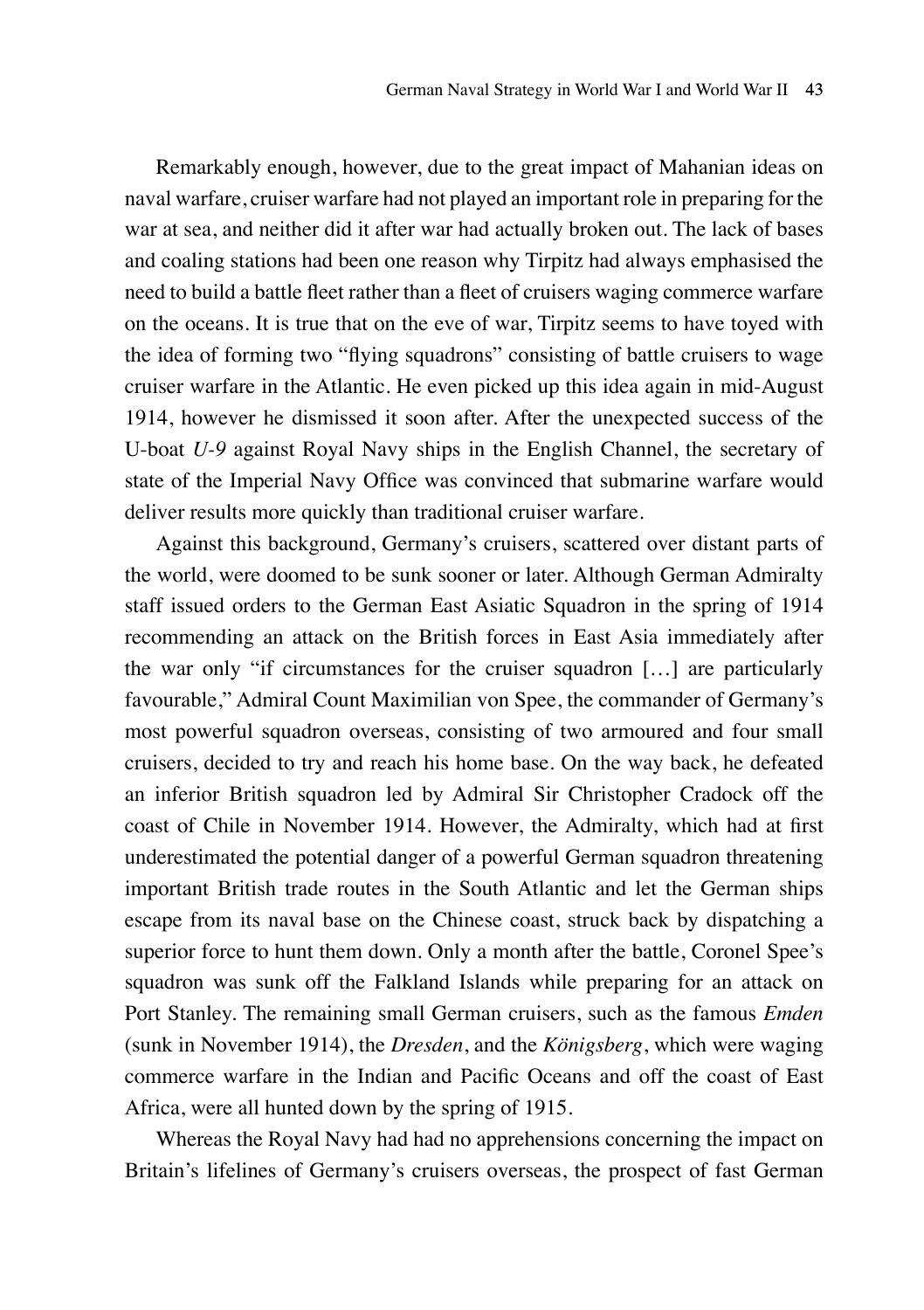passenger and merchant vessels being converted into auxiliary cruisers became a growing worry of the Admiralty. Due to their great speed and number, these vessels were expected to pose a much more serious threat to British trade routes than any German warship. In the event, these fears were, by and large, proved to be unjustified. Though most of Germany's auxiliary warships were sunk in the first few months of the war, they could claim some successes. For example, one of Britain's newest dreadnoughts, the *Audacious*, fell victim to a mine laid by the German auxiliary cruiser *Berlin* in the Irish Channel in October 1914. After an interlude of almost two years, the lack of success in the main theatre of war eventually caused German naval leadership to resume the war against Britain's trade routes using auxiliary cruisers. Hoping to force the Admiralty to weaken its forces in the North Sea, the German Navy again sent out several converted merchant vessels, including the old steamships *Möwe* and *Wolf*, as well as the *Seeadler*, a slow sailing ship. Whereas Seeadler was soon hunted down and sunk, *Möwe* and *Wolf* successfully waged commerce warfare in the Atlantic, Indian, and Pacific Oceans for almost two years before returning to Kiel in early 1917 and 1918, respectively.

#### **New Forms of War: The Submarine Challenge**

The only serious threat to British superiority in the Mediterranean, the North Sea, and of course, the Atlantic Ocean, was submarines. Realising that a Mahanian blue water strategy would bring no success, in late 1914, the German naval command at least partially reverted to a different strategy: that of submarine warfare. The submarine had been invented in the mid-19<sup>th</sup> century. During a slow process of trial and error involving many accidents and setbacks, every navy had been developing this new type of vessel since the turn of the century, with Britain having the largest submarine fleet  $-72$  vessels  $-$  on the eve of war, with the German Navy having only 28 operational vessels.

This notwithstanding, and despite proving their seaworthiness and capabilities in naval warfare prior to the war, submarines were still not regarded as an important weapon in future wars at sea. Though submarine warfare remained a question of trial and error for all navies throughout the war due to manifold technical problems with either the boats themselves or their armaments, the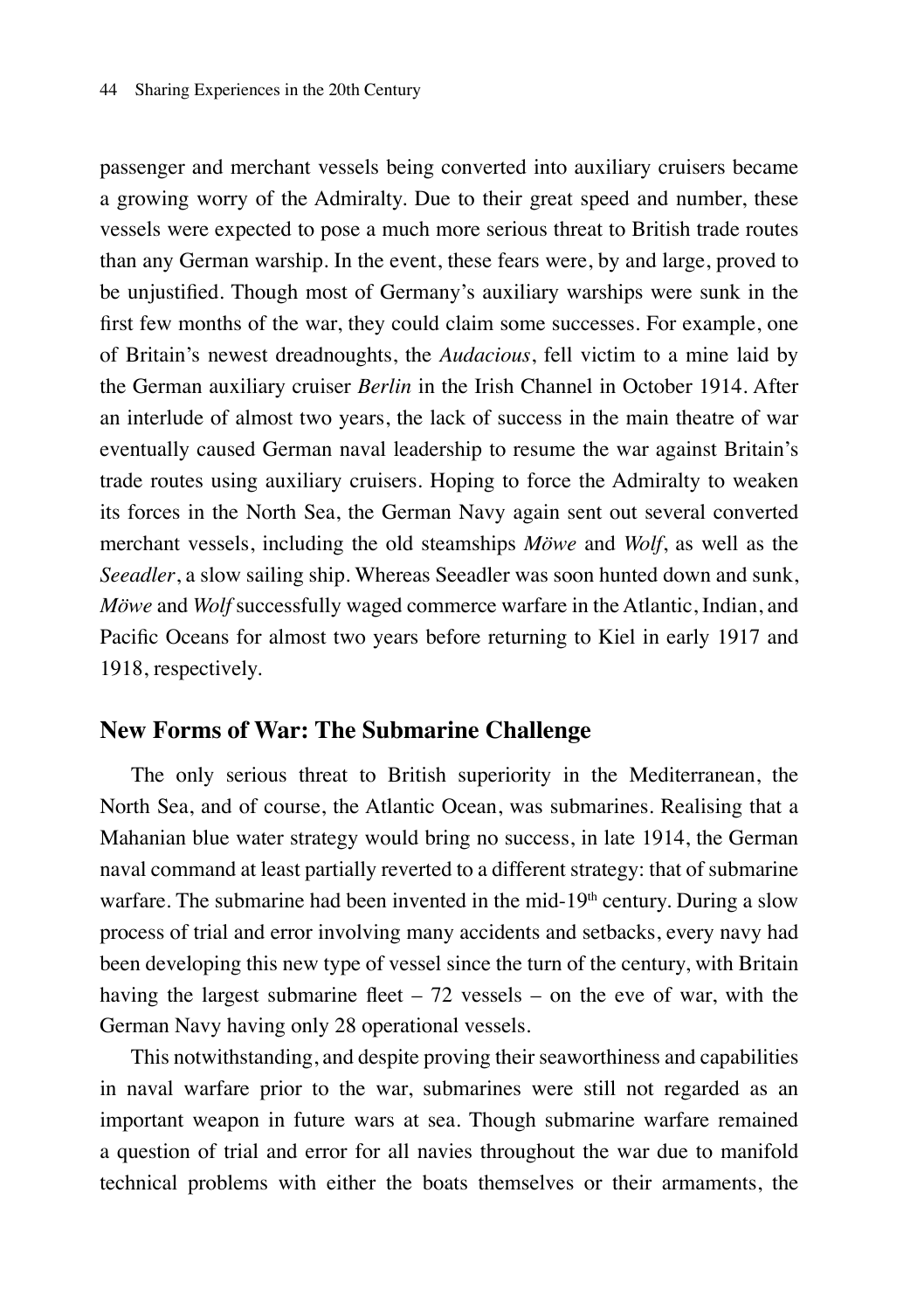success of the German submarine *U-9* was something of a turning of the tide in this respect in spite of the many reservations held by the adherents of battleships. Under very favourable circumstances, *U-9* had sunk three old British armoured cruisers within one hour off the coast of Dover in September 1914. However, attempts in 1915 and 1916 to introduce submarine warfare on a larger scale and in a more effective manner by sinking Allied ships without warning met with severe opposition from Germany's political leadership. Until 1917, the danger of the United States of America entering the war on the side of the Allies with all its repercussions on the Allied war effort outweighed the promise of a quick and decisive success against Allied ships by German Imperial Admiral staff. Only in February 1917, when victory on land was not yet in sight and hunger, as well as a lack of raw materials, had become a serious domestic problem that threatened political and social stability, did Germany's leadership unanimously decide to bet everything on one last card to force Britain to its knees – and in doing so, it lost everything. Though German submarines inflicted heavy losses on Allied ships in the first months of 1917, the introduction of the convoy system soon helped the Allies improve the situation. Moreover, new forms of anti-submarine warfare and a large-scale mining offensive that effectively blockaded exit routes proved successful in fighting against German submarines, which soon suffered increasing losses totalling 178 vessels and 4,474 men out of a total of 335 vessels in service.

#### **Scuttling of the High Seas Fleet in 1919**

In June 1919, at least from its own point of view, the High Seas Fleet achieved its only victory: by scuttling itself at Scapa Flow, Britain's main naval base in the Orkney Islands, it prevented the humiliating distribution of its vessels between the victorious Allies.

## **A New Beginning**

When World War II broke out on September 1, 1939, due to Germany's attack on Poland, the German Navy, the *Kriegsmarine*, was in a very difficult position. Although the *Kriegsmarine* had eventually shaken off all the restrictions of the Treaty of Versailles of 1919, the build-up of the fleet had only just started. From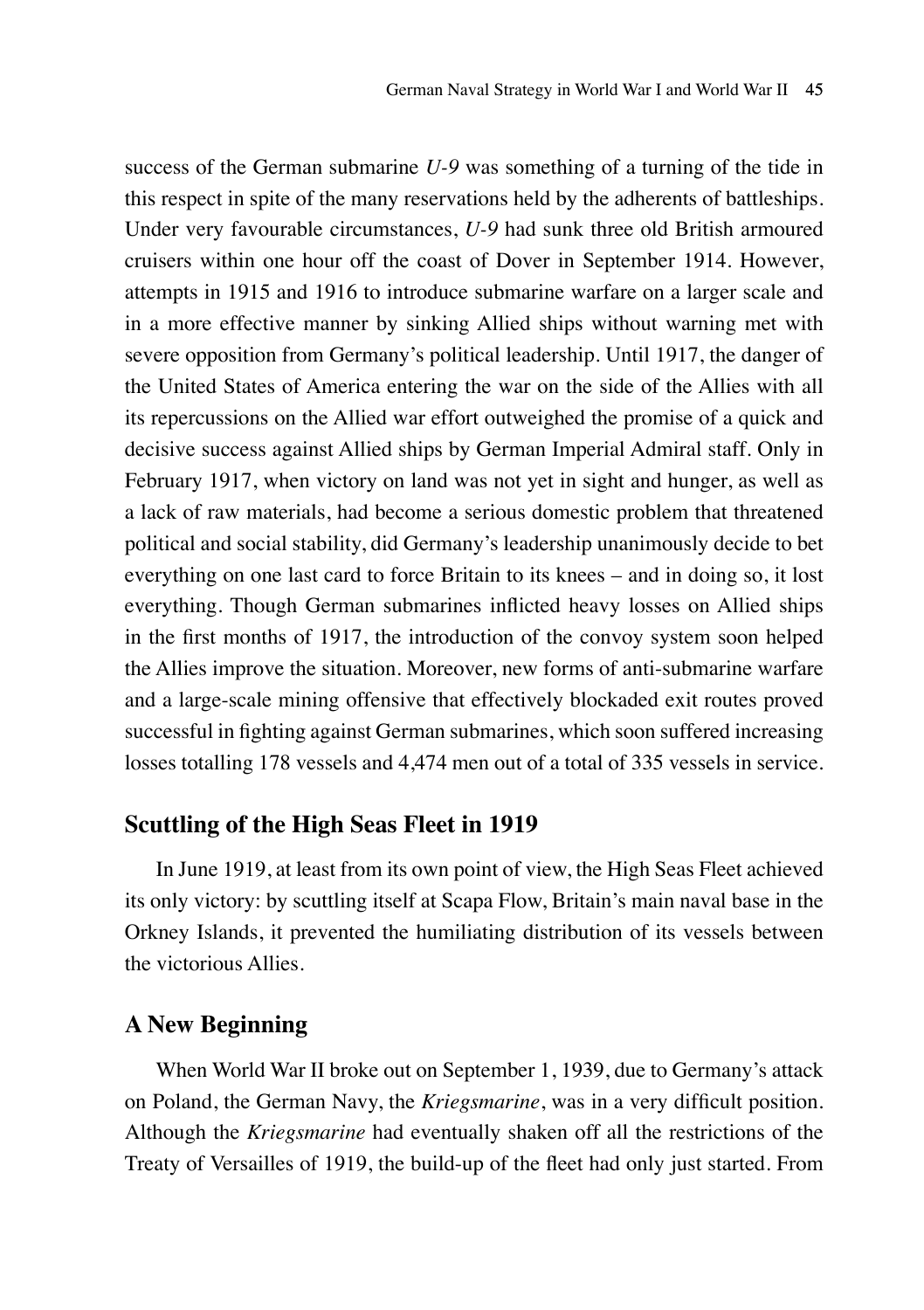the Navy's point of view, it was, without a doubt, important to have Hitler's support. This support had even led to an agreement with the Navy's greatest rival before 1914, Great Britain, in 1935. This agreement permitted the Navy to build a fleet that had roughly one-third of the strength of the Royal Navy. Regarding submarines, the *Kriegsmarine* was eventually even allowed to become equal in strength. Against the background of Germany's naval aspirations prior to 1914, this seemed very little. However, this treaty did help to improve Anglo– German relations – for the time being. Thus, in contrast to the events leading to the outbreak of World War I, an arms race, with its disastrous consequences for German foreign and domestic politics, could be avoided, at least at present. Moreover, a higher building rate to diminish the huge gap between the German and British navies was simply not possible due to a lack of resources, as well as shipbuilding capacities. Last but not least, neither Hitler, nor the Navy, ever intended to keep the treaty, planning to increase the strength of the *Kriegsmarine* whenever possible. Thus, in late 1938 to early 1939, the *Kriegsmarine* secretly passed a new building programme: the so-called *Z-Plan*. This plan not only accelerated the tempo of the building of a newer and more powerful fleet, but also greatly increased its strength. According to the plan, in 1947 the *Kriegsmarine* would consist of 10 battleships, 3 pocket battleships, 4 aircraft carriers, 21 heavy and light cruisers, and 249 submarines, not to mention a considerable number of other vessels. It is doubtful as to whether this would have been sufficient to fight a combined British and US fleet. Naval staff estimated that Britain would possess about 22 to 25 battleships, 12 aircraft carriers, more than 80 cruisers, and 200 destroyers by 1942. When adding the building programmes of the French and US navies, the *Kriegsmarine* would still be inferior in every respect. However, since Hitler continued to argue that he would only need the fleet at as late a date as 1946, there seemed no need to worry about any conflict in the near future. Rather, if Hitler first attacked in the east and succeeded in establishing continental hegemony, there would be enough time, shipyards, and resources to further enlarge the Navy in order to fight a stronger Anglo–American fleet.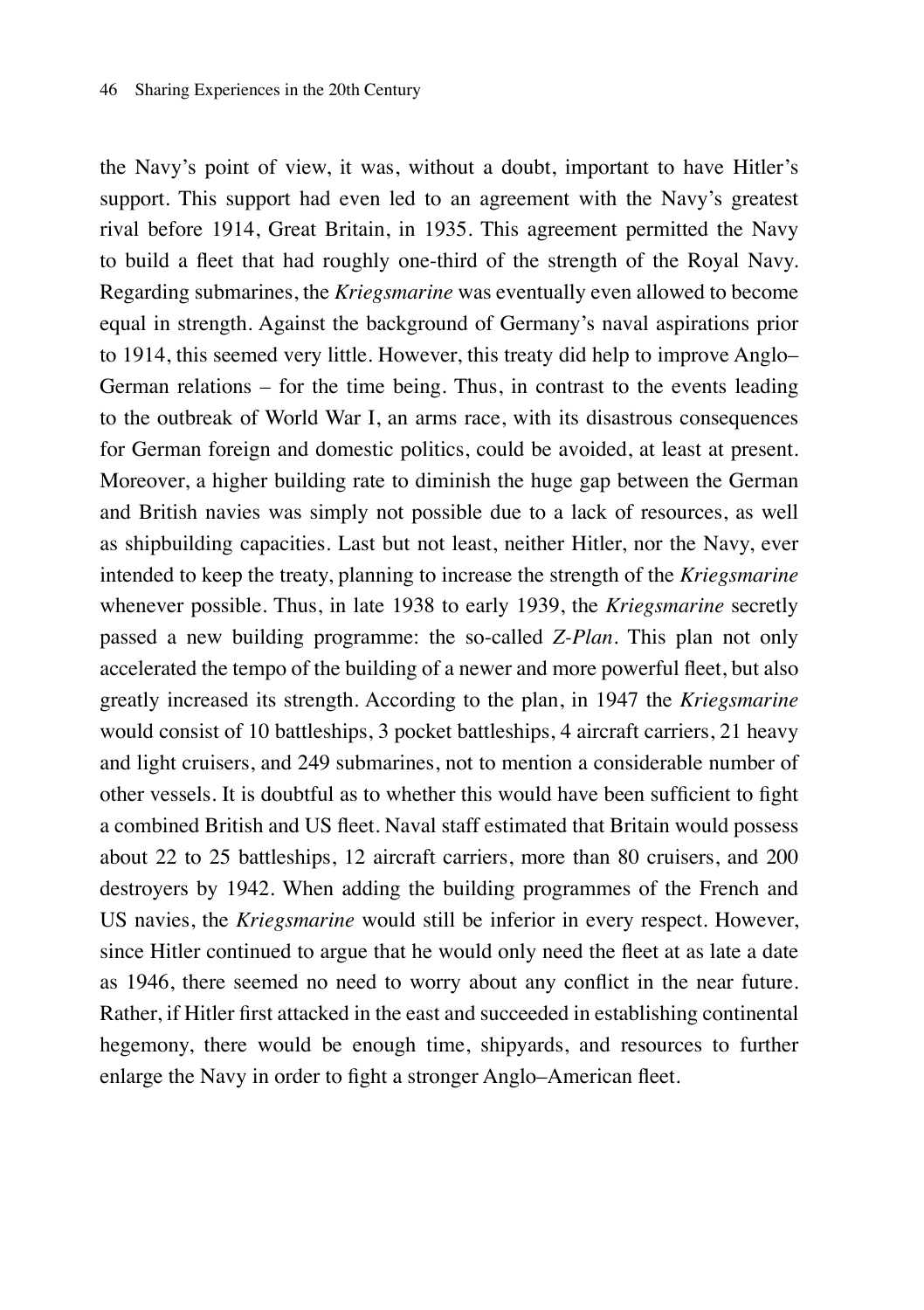## **Raeder and Naval Strategy**

Numbers are, however, only one aspect in judging German naval policy before and during the war. Rather, they are inextricably connected with naval strategy. Only a homogenous fleet can be successful in wartime. So, what strategy did Germany's naval leadership try to implement in respect to a future war? Before 1914, Germany had built up a Mahanian battlefleet in order to achieve naval supremacy. During the war, this strategy soon proved futile. The possession of a powerful fleet was useless if it did not go hand in hand with a favourable geographical position. As a result, Britain had established a blockade that effectively cut off Germany from all sea lanes. Attempts to break this blockade failed. Unrestricted submarine warfare, which began in 1917, had also failed to turn the tide, despite great losses inflicted upon Allied trade.

Disappointed by this lack of success, younger officers had already begun discussing new ideas during the war. In their eyes, only a sea denial strategy aimed at destroying the economic lifelines of the enemy with modern cruisers and submarines seemed capable of solving Germany's strategic dilemma: the lack of free access to the oceans. The era of powerful battleships – which, while increasingly vulnerable to torpedo attacks and too costly to be sacrificed in battle, did not change the course of war – seemed over.

However, discussions among German naval officers in the interwar years show that the Navy's leadership was still split between advocates of a sea denial strategy, and those who advocated for a strategy of sea control. For many officers who started their careers in the Tirpitz era, only big ships seemed to promise success in a future naval war.

Grand Admiral Erich Raeder, the commander in chief of the German Navy since the late 1920s, though no doubt also deeply influenced by Tirpitz's ideas, had developed a different strategy. In his analysis of German cruiser warfare during World War I, Raeder came to the conclusion that all naval theatres of war formed a homogenous whole. As a result, all operations had to be viewed in terms of their correlation with other sea areas. In practice, this meant building a fleet that was able to both protect Germany's coastlines and inflict severe losses on the enemy by attacking its lines of communication across the world's oceans with pocket battleships and submarines.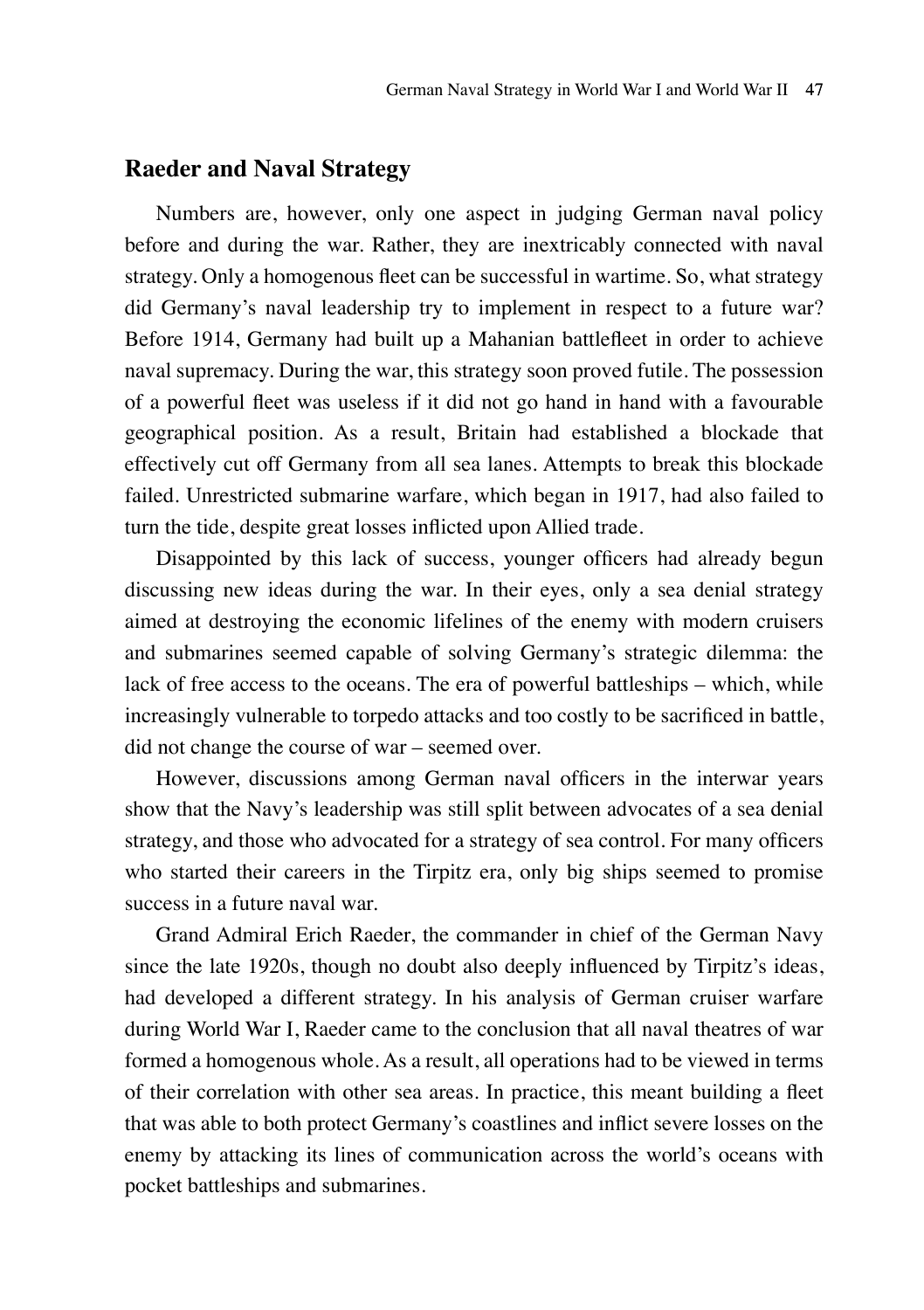Implementing this strategy, however, proved difficult. When it became clear in 1938 that Hitler regarded not only France and Russia as Germany's future enemies, but also Great Britain, the *Kriegsmarine* faced a serious dilemma. Whereas Raeder, still under the assumption that the Navy would be given enough time to prepare for such a war, would have preferred an oceanic strategy, parts of the naval leadership opted for a sea control strategy. So did Hitler, who eventually gave the order to step up battleship building in late 1938.

#### **The Kriegsmarine at War**

Less than a year later, after war had eventually broken out and the Navy had to face Britain again, Grand Admiral Raeder was in a very difficult position. Against the background of a building programme that had only just been implemented, the future of the navy seemed bleak. Fully aware that neither the small number of U-boats nor surface forces would have a decisive impact on the outcome of the war, he almost helplessly resigned himself to his fate. "All the Navy can do is show that they know how to die gallantly," he recorded in the official war diary of the *Seekriegsleitung* on September 3, 1939.

Raeder's conviction – that is, to die in vain with no military purpose – was the result of his experiences in 1918. The debacle of the last sortie in October 1918, which had to be given up after the sailors of the battlefleet, unwilling to die at the very last moment of war, began to mutiny, had shaped the memory of many officers. They had suffered enormously from this event and their failure to die honourably for the fatherland. Moreover, in the eyes of many of their contemporaries, since the Navy was responsible for the ensuing revolution, it was to be blamed for all the upheaval and humiliation that had followed.

In contrast to 1914, open battle against the Royal Navy was out of the question due to the great inferiority of the *Kriegsmarine*. Instead, the *Kriegsmarine* could try to destroy as much of Britain's maritime transport capacity as possible. This would require an oceanic strategy, which was implemented at the outbreak of war. In the last days of August 1939, two of the Navy's most powerful surface vessels – the pocket battleships *Deutschland* and *Graf Spee* – were deployed to the Atlantic Ocean to wage cruiser warfare. For almost three months, both ships successfully raided British merchant ships in the Atlantic Ocean. Whereas the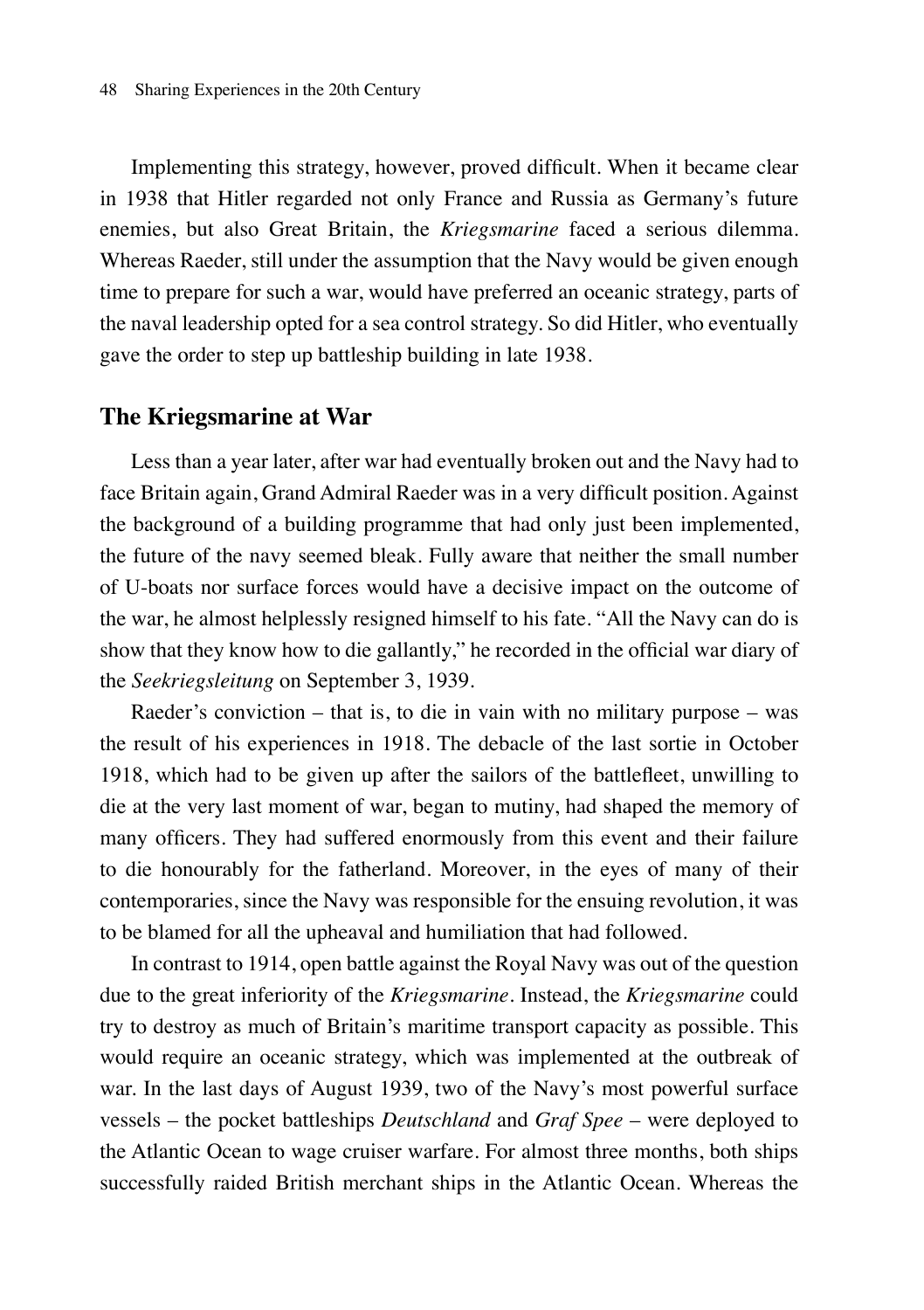*Deutschland* returned home safely in December, the *Graf Spee* scuttled itself after an indecisive encounter with British vessels at the mouth of the River Plate in December 1939, very much to the embarrassment of Hitler, as well as the chief of the *Seekriegsleitung*. Besides the loss of the *Graf Spee*, the results of these operations were also unsatisfactory: since only 11 ships had been sunk, it is difficult to argue that Britain's lifelines were thereby seriously threatened. Moreover, it had become obvious that the pocket battleships, specially designed for long-range operations in distant waters, had reached the limits of their sustainability. However, as so often before and afterwards, the *Seekriegsleitung* had no interest in sober analysis. Instead, whereas it had still been arguing in September that commerce warfare was a means to achieve success by sinking as many merchant vessels as possible, the *Seekriegsleitung* now maintained that the main aim of the deployment of raiders was to disrupt British trade and force the Royal Navy to disperse its vessels all across the oceans, thus relieving the situation for the German side in home waters.

The pessimism of naval leadership in 1939 was, however, soon replaced by a more optimistic assessment of the future. Following Raeder's demands, Hitler eventually decided to conquer Denmark and Norway before attacking France, Belgium, and the Netherlands in the west in the spring of 1940. The occupation of these two Scandinavian countries opened the gate into the Atlantic Ocean for the Navy, which it had lacked in 1914–18. It is ironic, however, that while the *Kriegsmarine* now possessed the bases it had longed for at that time, it had nearly lost the fleet it needed for successful operations against Britain. In battles with the Royal Navy, the *Kriegsmarine* had paid a high price for this operation, for almost a third of its surface vessels – 10 destroyers and 3 cruisers – were destroyed by superior British forces. However, the occupation of the French Atlantic coast further improved the position of the *Kriegsmarine* in the war against Britain.

Against this background, and despite the losses the *Kriegsmarine* had suffered during the campaign in Norway, the *Seekriegsleitung* believed that its chances in a commerce war against Britain were good. In the summer of 1940, and again in the spring of 1941, Raeder deployed the remaining vessels of the surface fleet to the Atlantic Ocean. In November 1940, the pocket battleship *Admiral Scheer* attacked a British convoy, sinking five ships and severely damaging others. As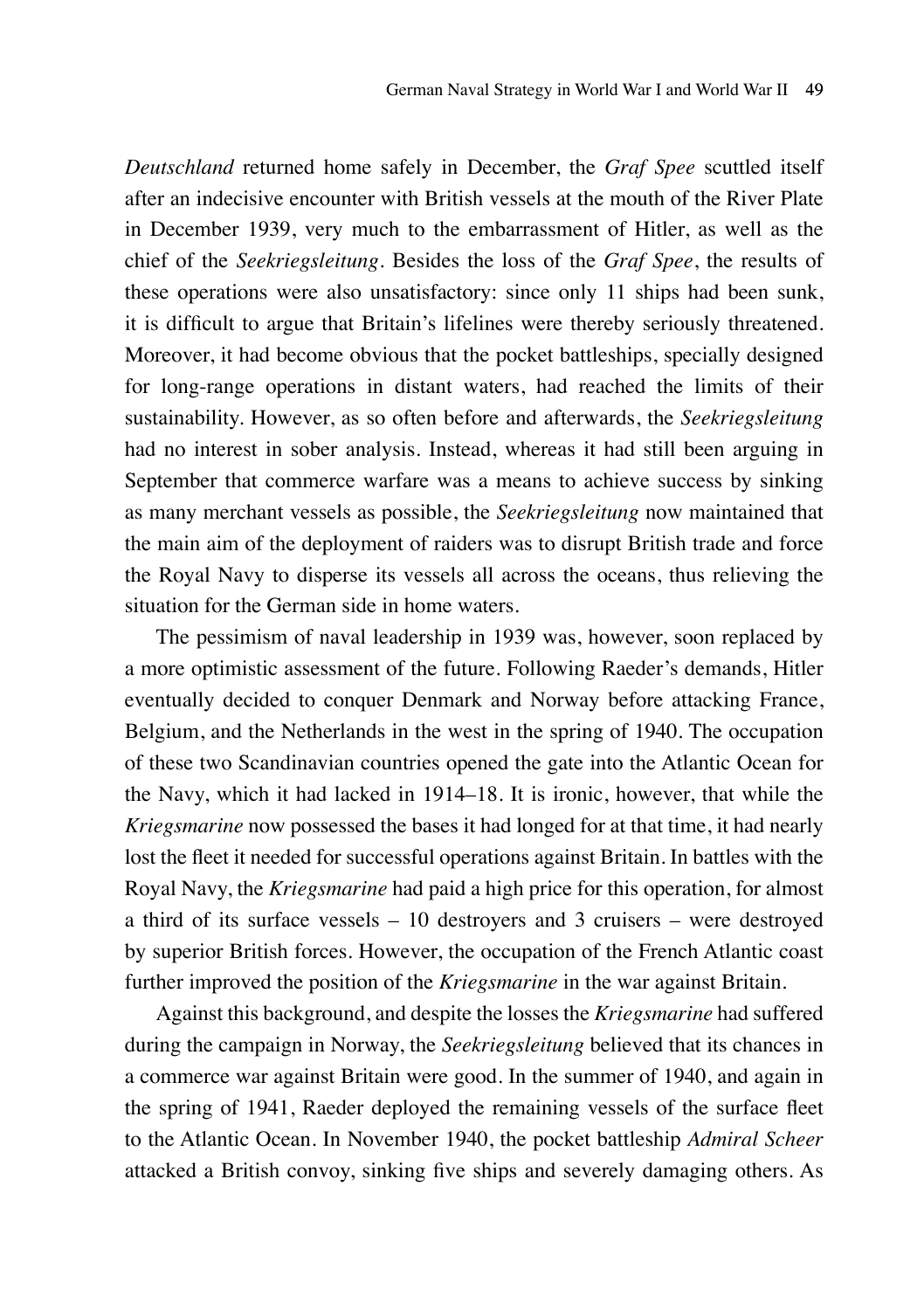a result, the Admiralty stopped all convoys for the time being. Soon afterwards, both battleships *Scharnhorst* and *Gneisenau*, as well as the heavy cruiser *Hipper*, also began raiding British convoys in the Atlantic Ocean and off the West African coast. Though they sunk 115,622 tons of British shipping, this success would not force Britain to its knees, as more than 800,000 tons of goods reached Britain at the same time. The attempt to repeat these successes by sending Germany's most powerful battleship, the *Bismarck*, to the Atlantic Ocean proved disastrous. Although the *Bismarck* sank the British battlecruiser *Hood*, it was itself sunk by superior forces only a few days later.

After the loss of the *Bismarck* in May 1941, all surface operations more or less came to a standstill. Astonishingly enough, it was not Raeder but Hitler who had taken this decision. Whereas Raeder had still hoped to resume commerce warfare in the Atlantic Ocean from the German Navy's new French base, Hitler had rightly come to realise that the days of big surface ships were over. More importantly, after severe setbacks in the east, he was unwilling to risk further unnecessary losses without considerable gains. Faced with the option of either redeploying the remaining surface vessels to Norwegian waters, where Hitler feared Allied landings, or simply decommissioning them, thus freeing up thousands of men for other duties, Raeder eventually gave in. In February 1942, the battleships *Scharnhost* and *Gneisenau*, as well as the heavy cruiser *Prinz Eugen*, returned to their German home bases from Brest after a very risky, though successful, operation (Operation Cerberus). British air attacks on Kiel, however, impeded any new deployments after repairs were made to the damage they had incurred while crossing the Channel. It was only the *Scharnhorst* that would eventually leave port, doing so in 1943 to attack British convoys to Russia in the Arctic. However, it was sunk by superior British forces in December. The *Tirpitz*, once the pride of the *Kriegsmarine*, suffered the same fate a year later. Damaged by several British attacks, it finally sank after severe air attacks in a Norwegian fjord in November 1944 without ever having used its big guns against the enemy. The era of big ships was finally over: those that had survived Allied attacks were used as floating artillery platforms in the East to shell Russian forces or – in the last weeks of the war – to rescue German citizens from the Russian onslaught.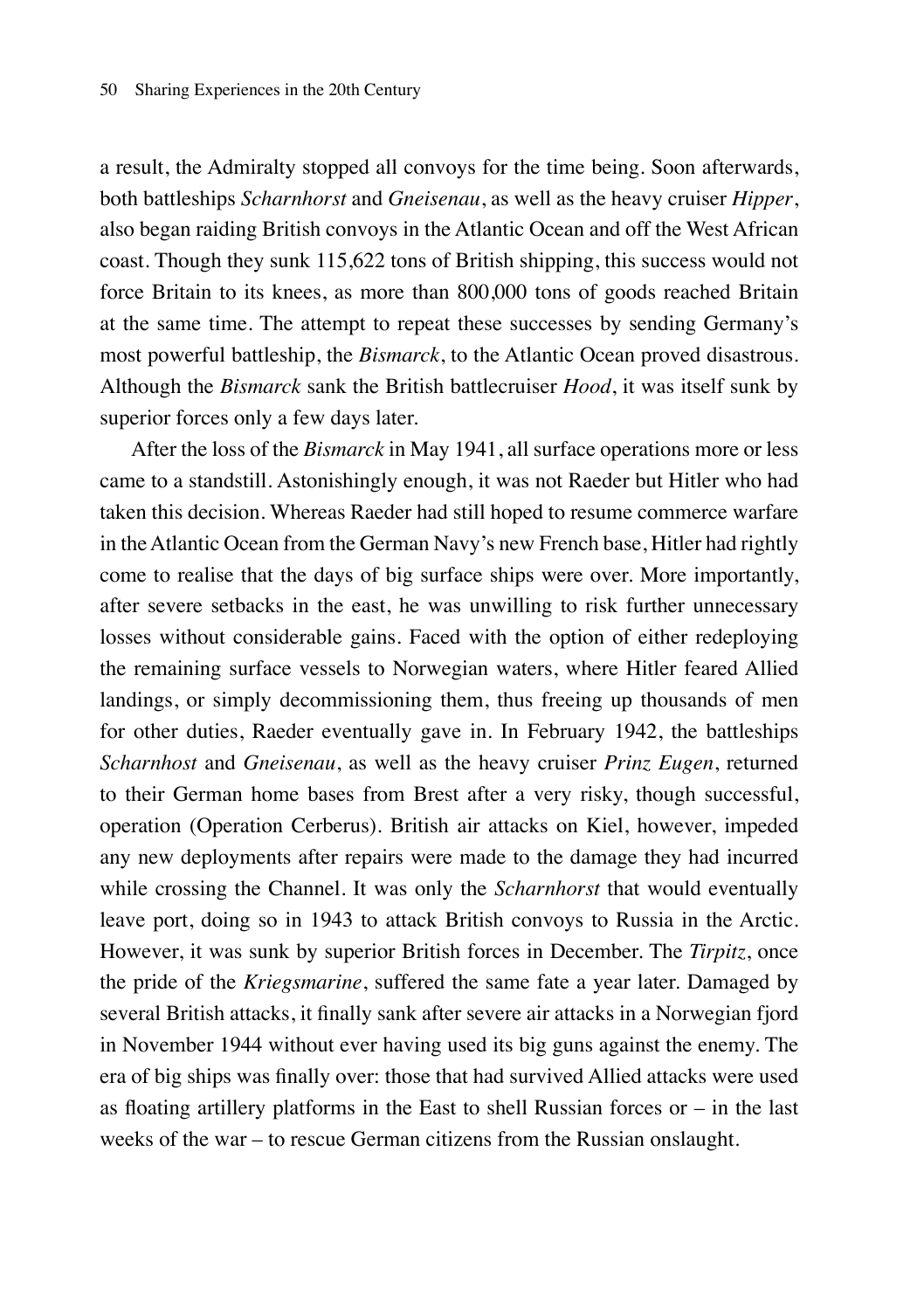## **Submarine Warfare**

With the lack of a powerful surface fleet, it was hardly surprising that U-boats were the backbone of the war in the Atlantic Ocean right from the beginning of the war. Consequently, like the pocket battleships, all available U-boats were deployed to the North Atlantic. There they achieved a remarkable level of success. 1.3 million tons of Allied shipping were sunk between September 1939 and June 1940. Moreover, the flagship of the Royal Navy, *HMS Royal Oak*, as well as one aircraft carrier, *HMS Courageous*, fell victim to German U-boat attacks. The start of the war could hardly have been better. A closer look, however, shows that the *Kriegsmarine* would barely be able to sustain this level of success unless the number of U-boats could be greatly increased. To be effective in winning the tonnage war by sinking ships at a faster rate than the Allies could replace them meant deploying at least 100 to 150 U-boats at the same time. Taking into account vessels undergoing repairs, maintenance works, or resupply, the Navy required a force of 300 U-boats. It did not, however, have the capacity for this at that time. Accordingly, the *Seekriegsleitung* demanded the submarine fleet be increased by building at least 29 new submarines monthly.

However, implementing this strategy proved more difficult than expected. Though Hitler had approved the Navy's plans to increase the rate of submarines built per month, numerous shortages – such as a lack of materials, building capacities, and skilled workers – barely covered their losses. First, Hitler was concentrating on the conquest of the Continent, and from 1941 onwards, the defeat of his most important enemy, the Soviet Union. Second, from 1940 to 1941, the dictator was hesitant to launch a full attack on Great Britain both at sea and by air to destroy its economic potential as Raeder had been demanding again and again. It was clear that Hitler still regarded Britain as a potential partner in the future, just as he had done before the war. Third, unlike Raeder, Hitler seemed to realise that the Navy's aim of waging economic warfare, and thus helping win the war, was at best a vague hope, and by no means a recipe for success. It is true that during the succeeding campaigns of 1940 and 1941, the U-boats, operating from their new bases in France in so-called 'wolf packs,' had again achieved remarkable successes, sinking 3.5 million tons of Allied shipping. Attacks by the *Luftwaffe* had further increased British losses. This notwithstanding, British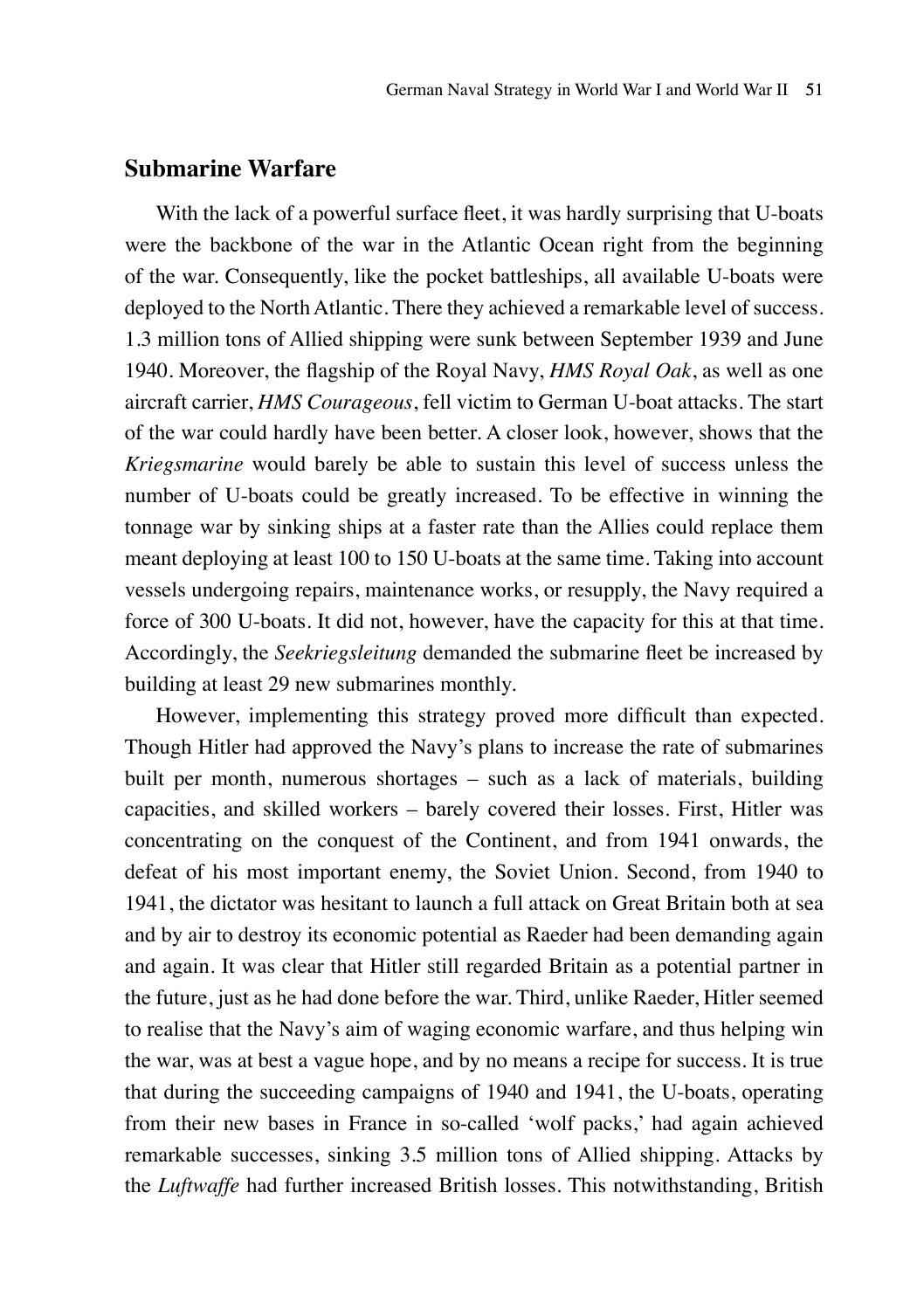efforts to overcome the clearly serious crisis by increasing the rate of shipbuilding, improving the convoy system, developing new anti-submarine weapons, cracking the German 'Enigma' code, strengthening ties with the United States, which directly and indirectly began to support Britain, and increasing U-boat losses were a clear indication that it might take much longer than expected to win the tonnage war. Moreover, all efforts to force Britain to its knees by stepping up U-boat attacks on convoys entailed the risk of luring the United States – with its huge amount of resources – into the war. This was not in Hitler's interest, for it would make it almost impossible to win the war on the Continent. "To secure the continental zone," Hitler told the chief of the Naval Staff, Vice Admiral Kurt Fricke, in October 1941, was now the "prime necessity of the hour."

The extent to which political considerations influenced submarine warfare in the Atlantic became even more visible when Hitler decided to transfer 23 U-boats to the Mediterranean in order to support Italy, which was suffering from increased serious setbacks, as well as concentrate additional U-boats off the coast of Gibraltar or in Arctic waters. Fully in line with these decisions, only six U-boats were assigned to the American East Coast after the German declaration of war against the United States in December 1941.

For the *Kriegsmarine*, these developments were unsatisfactory, as Germany's sea denial strategy would hardly work under these circumstances. Moreover, the number of U-boats ready for operation in the Atlantic was still small. For example, in April 1941, only 28 out of the 100 U-boats of the Kriegsmarine could be deployed in the Atlantic. The remaining 230 were still undergoing trials and the training of their new crews was yet to be completed. Though the situation was slowly improving, at the end of the year, only 91 U-boats out of a submarine fleet of 249 were ready for operations. However, due to the deployment of U-boats in other theatres of war, only 22 out of a total of 55 were available for the tonnage war in the Atlantic. Against this background, and in spite of the great success of U-boats under his command in 1940 and 1941, Admiral Karl Dönitz, Flag Officer U-boat Command, was seriously worried in early 1942 that, "we will finally arrive too late for the Battle of the Atlantic." As a result of this pessimistic analysis, Dönitz radically demanded that all U-boats be concentrated in the West Atlantic as soon as possible. Only in the areas that were then still out of range of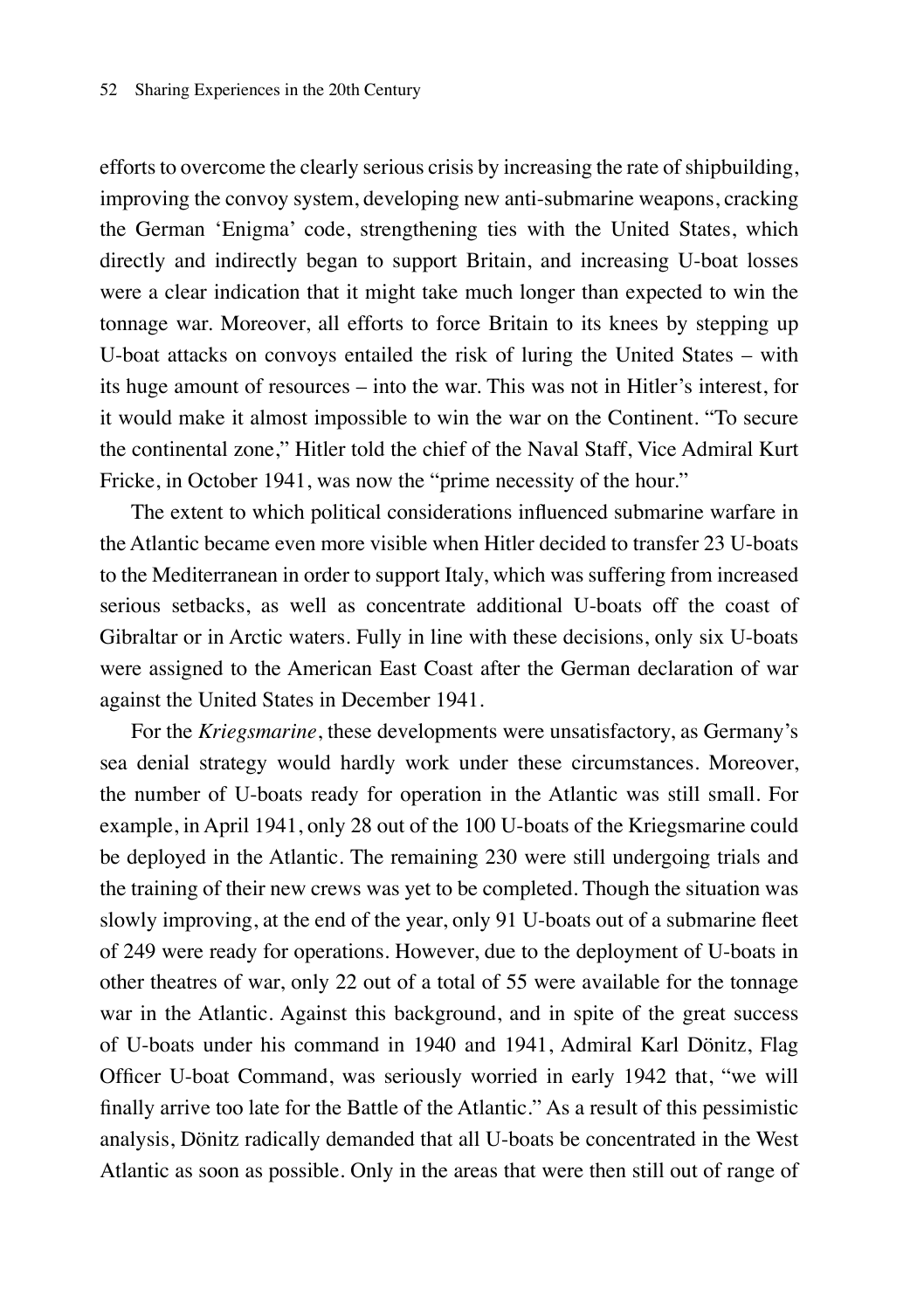British air surveillance could success be achieved. In order to achieve this success, however, Dönitz needed more U-boats. Due to the lack of far-reaching German reconnaissance aircraft to help locate the convoys, it seemed that it was only a greater number of U-boats formed in a line across the huge ocean that would be able to eventually detect and hunt down convoys before the latter reached home waters, after which superior naval vessels and support from fighter aircraft would cover their further voyage.

The German declaration of war against the United States in December 1941, however, would eventually change this situation. After severe setbacks for Germany in the West – which were due not least to the impact of *Ultra* on the tonnage war, due to which British losses were reduced by an estimated 65 per cent, as convoys could now be diverted to less dangerous routes – the new year began with a 'drumbeat.' During Operation Drumbeat, German submarines sank almost 400 vessels carrying two million tons of shipments within six months. When the U-boats were eventually withdrawn after the introduction of the convoy system along the US Coast, submarine attacks were again concentrated on Allied convoys in the Mid-Atlantic Ocean. Here they again achieved remarkable successes. Nevertheless, the increasing number of losses made clear that the situation was slowly getting worse. Whereas in the first six months of 1942, only one U-boat was lost for every 40 merchant ships sunk, this ratio fell to one for every 10 merchant ships by that summer.

For the *Kriegsmarine*, this was no reason to worry. Rather, Raeder's dismissal as commander in chief of the *Kriegsmarine* and the appointment of Grand Admiral Karl Dönitz as his replacement in January 1943 seemed to improve the situation in several aspects. First, the era of powerful capital ships, symbols of sea power that had failed to justify their own existence, was definitely over. Now, all efforts had to be concentrated on the U-boat war. Second, admired by his men and having a very special relationship with the Führer, Dönitz seemed the right man to win this war against all odds. With Hitler's support, and in close cooperation with the powerful minister of armaments, Albert Speer, he accelerated the building of U-boats, destroyers, minesweepers, and coastal vessels. By building 40 U-boats a month, the U-boat fleet alone grew to 2,400 submarines. Like cars, these U-boats were now built in sections, with different modules constructed by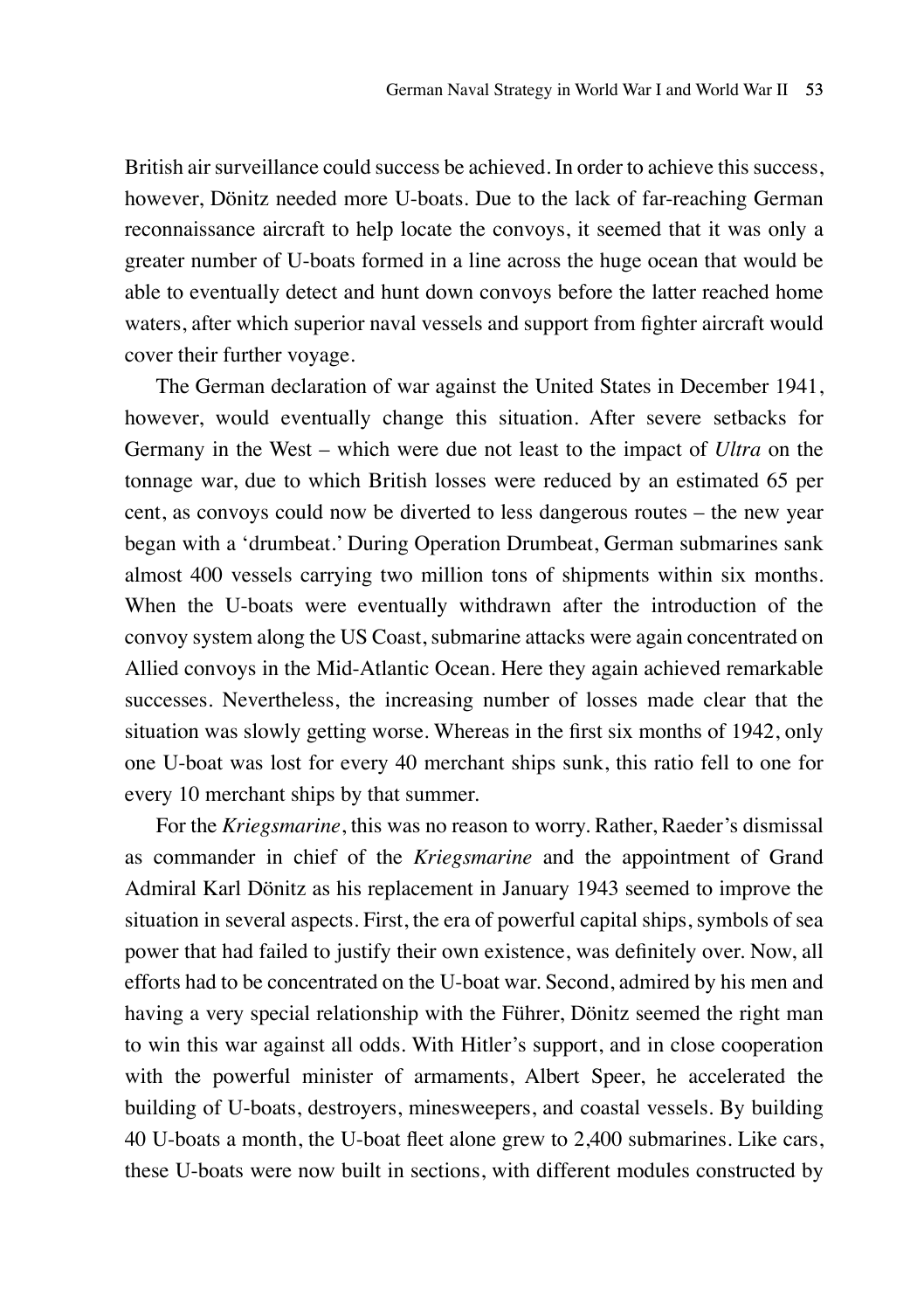various contractors, and eventually put together at experienced shipyards. Huge shelters, like Valentin in Bremen, were built to protect the production of U-boats against air attacks. Moreover, new types of U-boats were developed, such as type XXI and type XXIII, which had completely new propulsion systems that not only increased the submerged speed, but also the range while diving.

Though Dönitz tried to improve U-boat production, the Battle of the Atlantic would reach its climax in the spring of 1943. In March 1943, Dönitz's U-boats achieved remarkable successes in fighting Allied convoys. A total of 82 ships and 476,000 tons were sunk. As a result, the supply situation became so desperate that some on the Allied side even talked of losing the war. However, within two months, the situation changed completely. In April, Allied losses amounted to only 39 ships and 235,000 tons. Most importantly, this lack of success coincided with an alarming increase of losses on the German side. Whereas in March, only 12 U-boats had been lost, the number of vessels lost rose to 15 in April, reaching the astonishing number of 43 in May; roughly 25 per cent of the operational strength of the U-boat arm. As a result, Dönitz had no choice but to break off the Battle of the Atlantic. Though he resumed it again in September, he once again had to recall his U-boats after severe losses, which were not made up for by the victories they had gained. An indication of the cost of a submarine war is the ratio of U-boat losses to sunk Allied shipping. Whereas in 1941 and 1942, only one U-boat had been lost per 148,032 (1941) and 132,526 (1942) tons of shipping sunk, this ratio fell to one U-boat per 18,587 tons in 1943. Against this background, success in the tonnage war was completely out of reach.

What were the reasons for this defeat? First, of course, was the renewed success of the code breakers at Bletchley Park, which enabled the Royal Navy to once again track down and hunt the wolf packs, as well as divert convoys in time, after a short period of blindness caused by the Germans changing the encryption system of the Enigma machine. Second, the Allies succeeded in closing the 'mid-Atlantic air gap' in the spring of 1943 by long-range *Liberators*. U-boats were now subject to attacks from the air. Of a total 258 U-boats lost in 1943, 90 were sunk and 51 damaged by RAF Coastal Command. Third, new technological means like radar, ASDIC, and high-frequency direction finding (huff-duff) systems, as well as anti-submarine mortars and depth charges, similarly contributed to this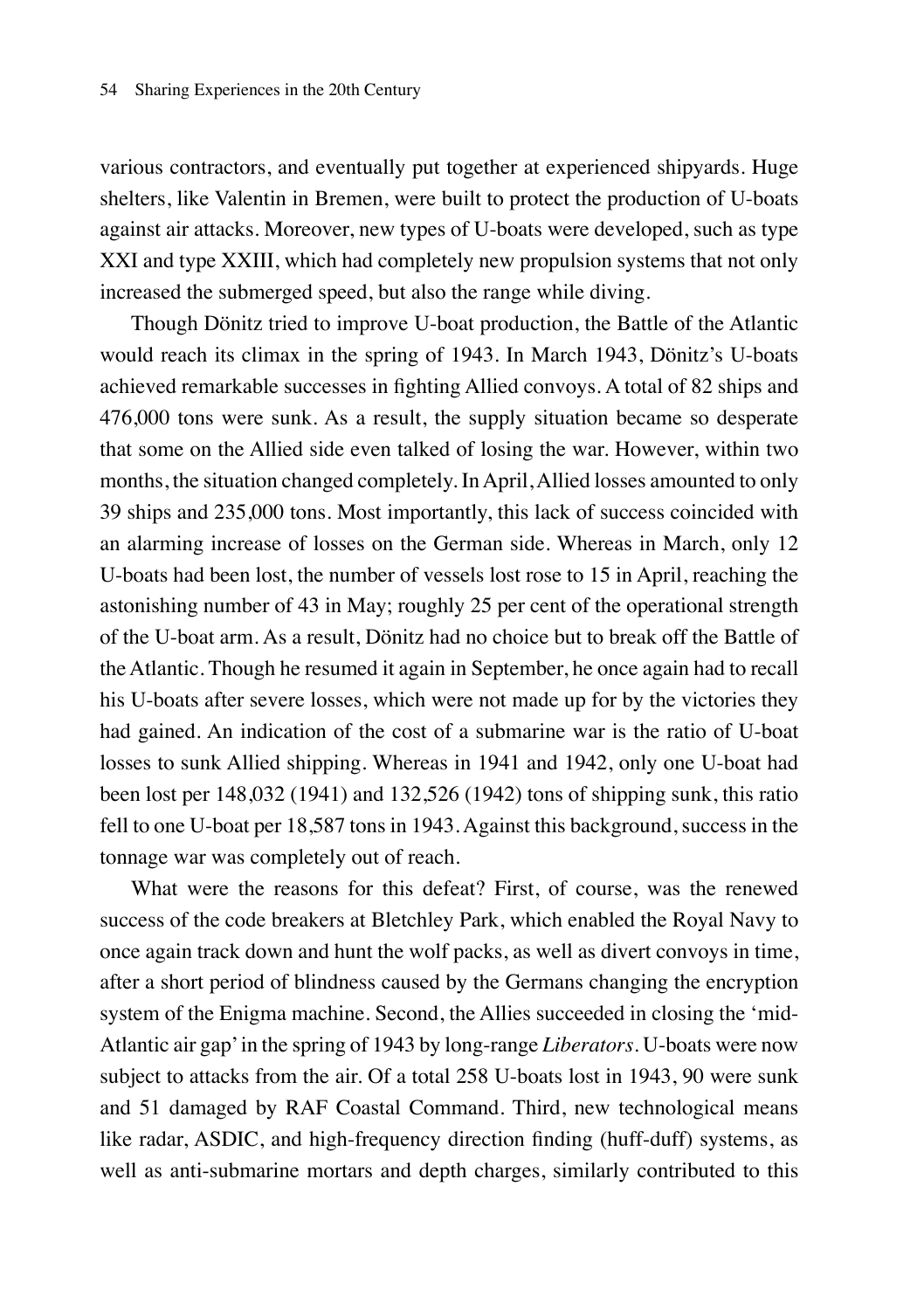success. Fourth, in contrast to the *Kriegsmarine*, which increasingly suffered from a lack of raw materials and men and whose bases were soon to be under almost continuous air attack, the Allies could mobilise almost unlimited resources, both in terms of building new merchant ships and new weapons, as well as procuring men.

Dönitz's hopes in turning the tide by building a greater number of U-boats would therefore soon prove futile. Losses, however, did not make him rethink either his position towards the Führer, whom he almost blindly admired, or his strategy. On February 20, 1945, when the Allies had already invaded the western and eastern parts of the Reich, he was still convinced that it would be possible to build 87 XXXI and XIII-type U-boats. His emphasis on building 600 *Seehund*type midget submarines is just one example of Dönitz simply ignoring what was going on for as long as possible. His deep-rooted loyalty to the Führer and his conviction that the *Kriegsmarine* should "fight to the last cartridge" in order to overcome the traumatic experiences of 1918 may explain this attitude. About 30,000 German sailors and almost 73,000 Allied sailors and merchantmen paid a very high price for this attempt at winning the tonnage war in the Atlantic Ocean.

#### **Summary**

To sum up, over two world wars, Germany tried to achieve not only world power status, but also status as a sea power. In both wars, it utterly failed. Though Germany was no doubt a strong naval power, it had never been a sea power. Its disadvantageous geographical position, as well as its tendency towards land power-thinking, made this impossible. As Tirpitz rightly argued in his *Memoirs*, the Germans had never understood the sea. It was only after 1945, when Germany became an ally of the Western powers, that the country achieved sea power status. However, this is beyond the scope of this paper.